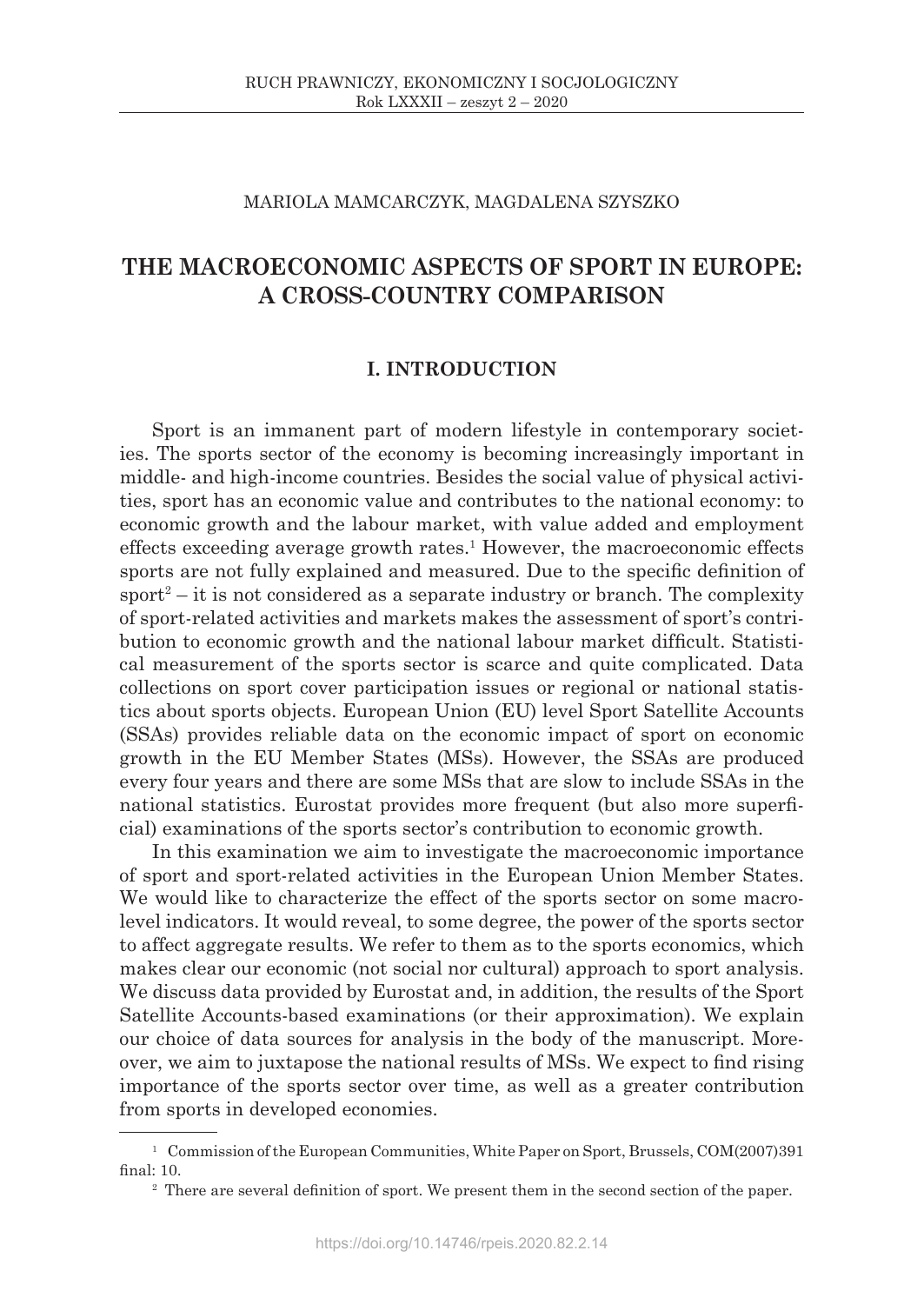The research period of our examination is 2011–2018. Eurostat provides a special section of sport-related data which mainly dates back to 2011. Additionally, we present the economic impact of sport based on 2012 Sport Satellite Accounts. We do not have more recent results of SSAs at our disposal. As they present contribution of the sports sector to the gross domestic product (GDP) or value added in the most comprehensive manner, we decided to present 2012 data as well.

We were motivated to conduct this examination by the scarcity of research publications that search for the impact of the sports sector on national economies. The reports of SSAs contain statistical interpretation, rather than economic. Moreover, our contribution is related to studying coverage of the EU Member States and the most recent statistics (if they are available). We find the scope of the research interesting, as sport is becoming an increasingly important part of human life and wellbeing. Its examination is worthy of attention.

The article is organized as follows: the second section presents sport economics: definitions of sport and possible impact of the sports sector on macro-level economic performance. The third section briefly characterizes the measurement of the contribution of the sports sector to economic growth. The fourth section compares the results of statistical examination: SSAs-based and the Eurostat data in a cross-country context. Finally, we summarize our findings.

### **II. THE SPORTS ECONOMICS**

The increasing role of sport in the lives of societies can be observed. More and more attention is paid to the role of sports activity for individuals, families, and local and national communities. Lack of physical activity (or its low level), inadequate nutrition and stress lead to many diseases, including cancer. Movement is a tremendous means of promoting health. Without active leisure time it is difficult to maintain natural immunity to diseases or psychophysical fitness into old age.<sup>3</sup> Physical activity is considered to be the best nonpharmacological method for the prevention of most diseases that are currently the main cause of death – the so-called lifestyle diseases.<sup>4</sup> Nowadays, the concept of work-life balance is also gaining popularity. Sport is becoming a way of pursuing non-professional activities. However, analysing the importance of sports for modern societies does not fall within the scope of this examination. We mention it just to underline that it is gaining increasing significance in various aspects. It does not matter whether we discuss professional sport, large-scale investments in sport facilities or local fitness markets: they all contribute to the national economy. The extension and globalization of the sports sector could be attributed to two factors: annually paid holidays for workers were introduced to national legislation, then television broadcasting followed

<sup>3</sup> Cyganiuk (2011): 85.

<sup>4</sup> Kozłowska et al. (2015): 356.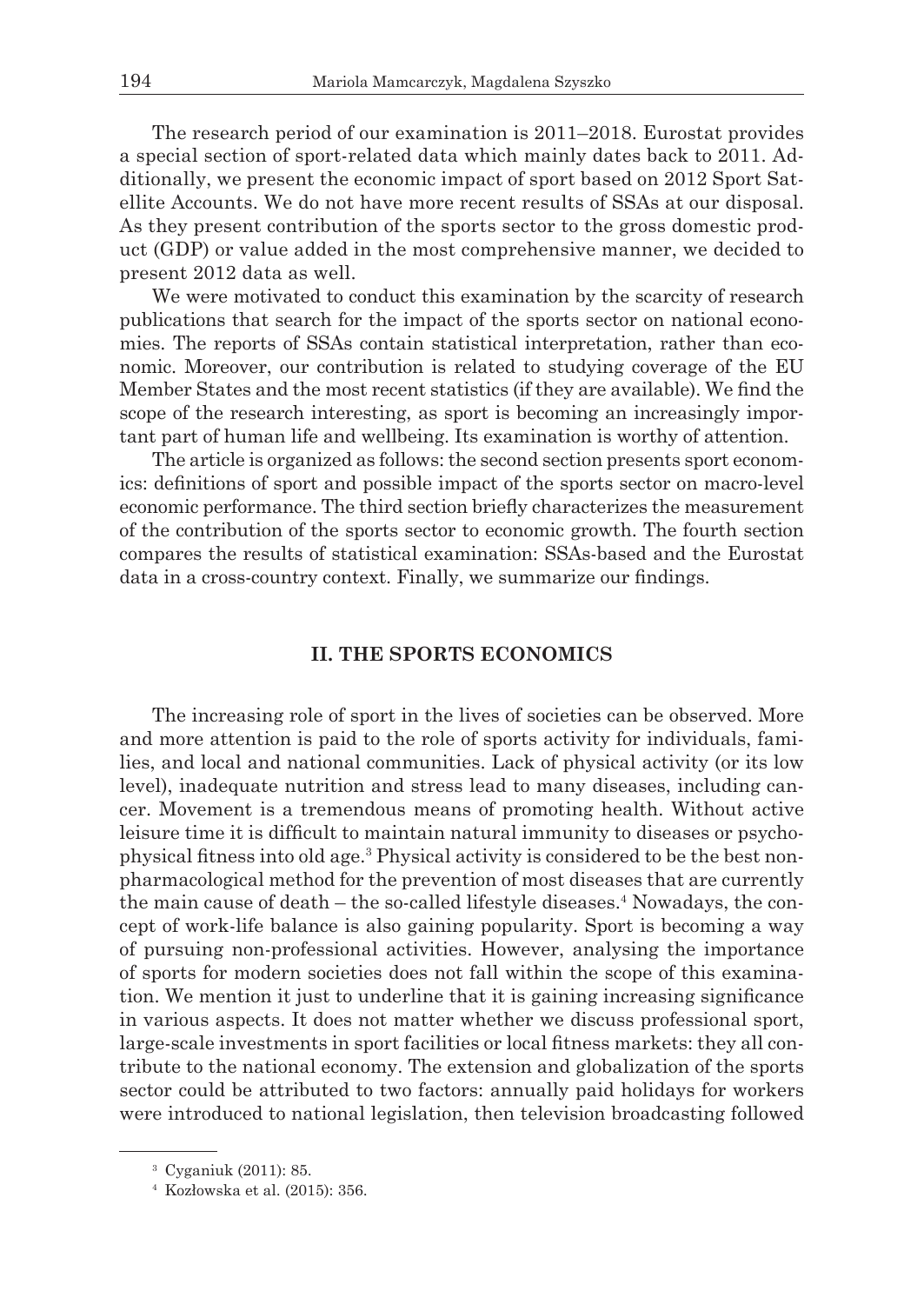by an emergence of new information and communication technology popularized sport and its impact on GDP become more and more remarkable.<sup>5</sup> However, the sports sector as a whole is not a separate, statistically measured sector. It is part of various other industries and economic sectors. A qualitative analysis of the multidimensional impact of the sports sector on the economy was presented by Gratton.<sup>6</sup>

Moreover, even the definition of sport is rather complicated. It was unified on the EU level in 2007 (Table 1). The so-called Vilnius definitions of sport (adopted in Vilnius during one of the meetings of the Working Group on Economy and Sport) are statistical, narrow and broad definitions. Each subsequent definition is an extension of the previous one. The broad definition shows sport in its fullest and most comprehensive dimension, including both competitive and recreational sports<sup>7</sup>. In national law, sport is not always defined separately, and EU Member States usually refer to the Vilnius definition.

#### **Table 1**

| Coverage<br>of the definition | Sport interpretation                                                                                                                                                                                                                                                                                                                                    |
|-------------------------------|---------------------------------------------------------------------------------------------------------------------------------------------------------------------------------------------------------------------------------------------------------------------------------------------------------------------------------------------------------|
| Statistical                   | Refers to the NACE (Statistical Classification of Economic Activities in<br>the European Community) 92.6 classification: activities directly related<br>to sports<br>It includes the activities of sports infrastructure: stadiums and other<br>sports facilities as well as services related to the organization and pro-<br>motion of sporting events |
| Narrow                        | It includes the activities of all sectors in the economy that produce goods<br>and provide services necessary for practicing sport                                                                                                                                                                                                                      |
| Broad                         | It includes all essential industries and activities directly or indirectly<br>related to sport for which sport is a significant contribution to their func-<br>tioning (e.g. television broadcasts, the production of computer games)                                                                                                                   |
| White Paper<br>on Sport       | All forms of physical activity which, through casual or organized partici-<br>pation, aim at expressing or improving physical fitness and mental well-<br>being, forming social relationships or obtaining results in competition at<br>all levels                                                                                                      |
| Economic point<br>of view     | Sport is an activity which has repercussions in many different areas of<br>the economy                                                                                                                                                                                                                                                                  |

Definition of sports

Source: the authors' own study based on: European Commission, Sport Satellite Accounts. A European Project: New Results, 2013: 2; Study commissioned by the European Commission, Directorate-General Education and Culture, Study on the Contribution of Sport to Economic Growth and Employment in the EU, 2012: 13; Commission of the European Communities, White Paper on Sport, Brussels, COM(2007)391 final: 2.

<sup>7</sup> Competitive sport focuses on achieving good results and medals. With recreational sport, the point is relaxation, contact with others, or maintaining physical fitness that affects health.

<sup>5</sup> Andreff (2008): 13–14.

<sup>6</sup> Gratton (1998): 101–117.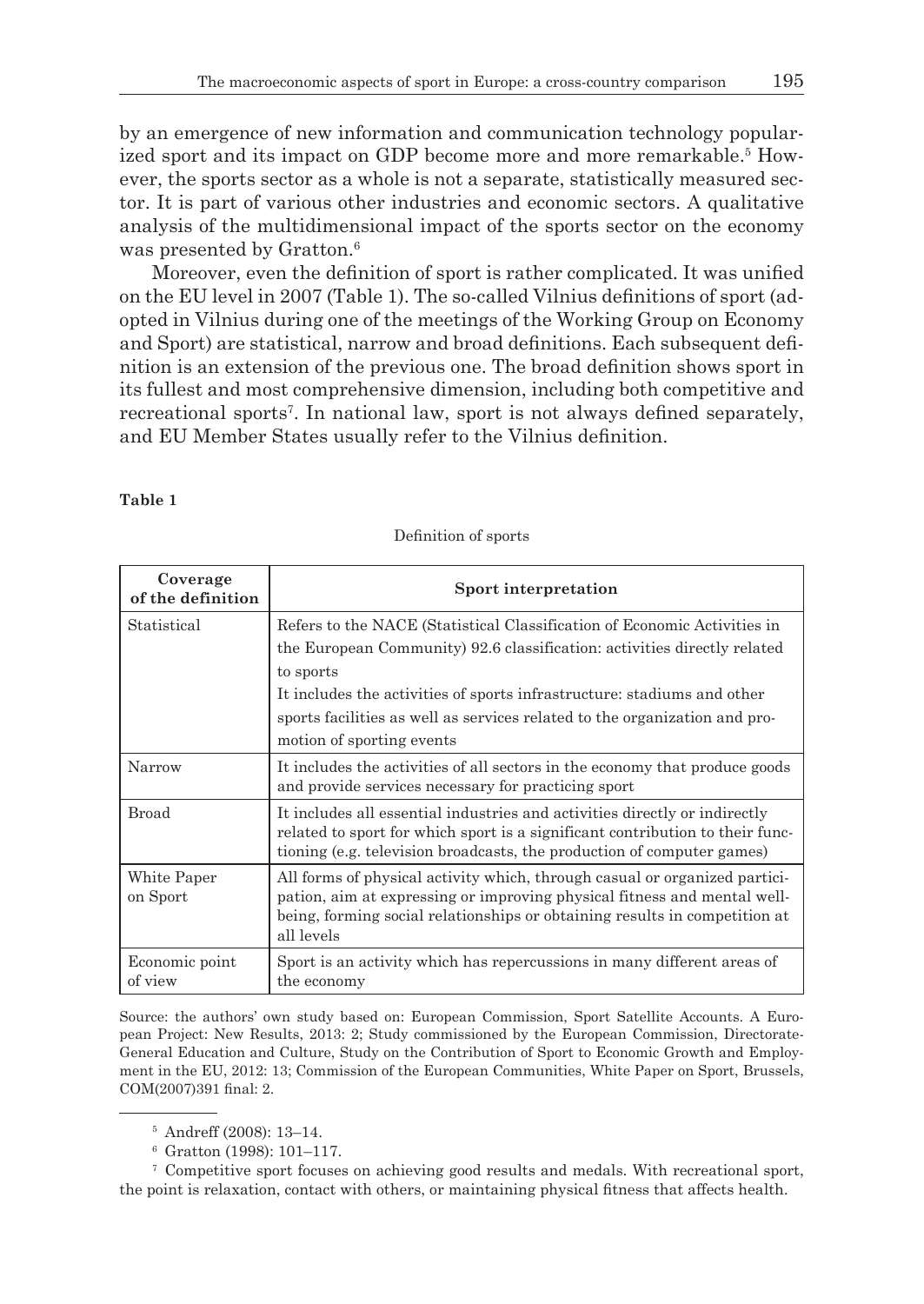Our examination covers sport and its contribution to economic performance. This is why we refer rather to the broad understanding of sport. It covers sports both as an industry (production sector) and service. At the same time, it is more precise than a simple economic point of view on sports (last definition), which makes it possible to present economic statistics related to sport activities. As we have already mentioned, the sports sector is not an isolated industry. This has consequences for the measurement of the sports sector's contribution to the economy. The *Study on the Contribution of Sport to Economic Growth and Employment in the EU* provides a list of some sport-related activities and products with an economic impact. This report distinguishes three groups of such activities and products:<sup>8</sup> (1) Goods and services conditional on doing sports, (2) Doing sports, (3) Goods and services necessary to do sport. The first group is the most diversified, as it covers, for example: dietary supplements, sport tourism facilities, sport bets, health services, and veterinarian services. The second group mimics the statistical definition of sport. Here the issue is sport-related objects and professional sports. The last group covers a variety of categories, such as fitness centres, dance schools, sports clothing, or sport-related education. A macroeconomic point of view for such a variety of goods, services and industries is that their production and sale create value added and jobs where they are provided.

To include a value in GDP accounting, it does not matter where the added value is created. Demand for sports-related goods and services is generated by all groups of economic agents, primary by households. Regardless of the domination of households as a demand-creating group, demand for sport activities and products comes from companies: public sector and abroad (export).

Once we have analysed the importance of sports for the macro results of the national economy, we should point out the areas of sports contribution. The most obvious way is to consider sport and its contribution to the GDP (or value added). Secondly, employment in the sports sector could be considered. More detailed approaches are offered by the analysis of private and public spending or the examination of international trade.

We expect to see the positive and rising contribution of the sports sector to macro-level results. This is due to the increasing importance of sport in the everyday life of citizens of medium- and high-income level countries. However, there are some situations when the effects do not meet expectations. Hosting the Olympics or one of the big international football tournaments is a case in point. Positive economic benefits for the short and long term are expected by supporters of regional or national involvement in mega sport events. The event is expected to stimulate economic activity, increase export revenues<sup>9</sup> (for example from tourism), create positive publicity for the country, and in turn lead to economic growth and increased levels of domestic and foreign invest-

<sup>8</sup> SportsEconAustria (SpEA), Study on the Contribution of Sport to Economic Growth and Employment in the EU. 2012. <https://publications.europa.eu/en/publication-detail/-/publication /865ef44c-5ca1-11e8-ab41-01aa75ed71a1/language-en/format-PDF/source-71256399> [accessed 15 June 2019]: 3.

<sup>9</sup> Rose and Spiegel (2011): 667.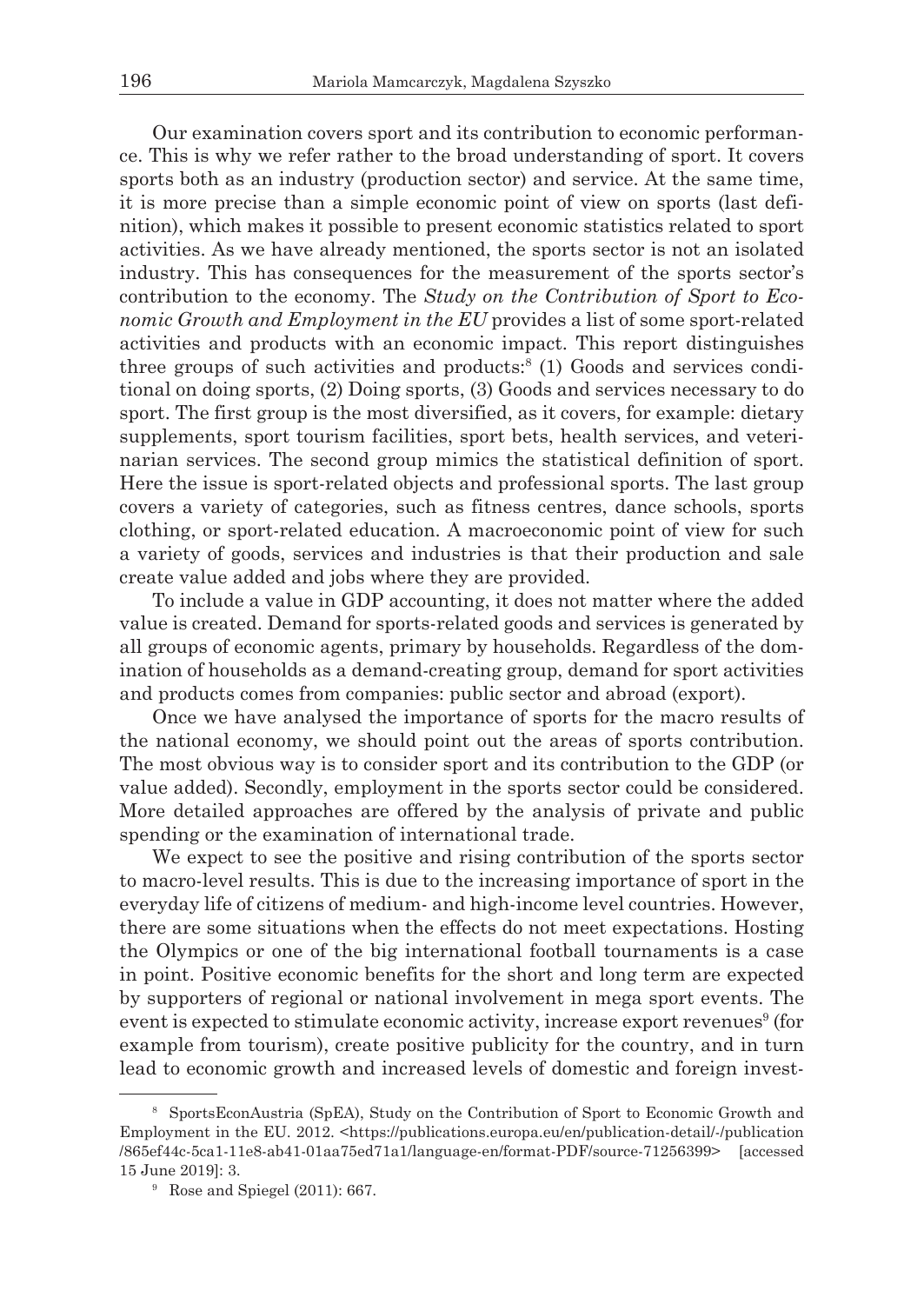ment.10 However, as a broad strand of the literature presents, the economic benefits of mega sport events of various natures are usually overestimated.<sup>11</sup>

In this examination we present macro statistics generally describing the sports sector without any explicit reference to the effects of mega event.

# **III. AN EVALUATION OF SPORT'S MACROECONOMIC RELEVANCE**

Sport is a significant sector of any economy, even though it is seldom included in statistics, which makes it difficult to prepare analyses connected with this topic. This essentially applies to its economic and financial aspect, $12$ as there are no such problems from the point of view of registering results at the professional sport level.

The analysis of the relationship between sport and the economy concerns both the micro and macroeconomic levels. The sports market consists of two areas where active (the so-called sports market) and passive (the so-called spectators market) sports consumption continues. In the case of the active side, we discuss suppliers (public sector, private sector, volunteering), products (for example training offers) and buyers, but also markets regarding license, media, advertising and sponsorship rights. When discussing the passive side, one should consider: buyers (consumers), products (for example sports performances) and suppliers (for example organizers of sports competitions).13

To address sport and the economy, the European Commission created the Working Group on Sport and Economics in 2006. Its purpose was to elaborate the European method of measuring the impact of sport on the economy and creating a European Sport Satellite Account, which will be discussed later in the article. Sport Satellite Accounts have so far been prepared for nine EU MSs (Austria, Belgium, Cyprus, Germany, Lithuania, the Netherlands, Portugal, Poland, and the United Kingdom). Luxembourg and Croatia are preparing to launch SSAs. The unavailability of coherent data for the EU also highlights the difficulties related to the examination of the sports sector.

Cyprus, the Czech Republic, the Netherlands and Germany prepare SSAs irregularly. There are also those Member States that have not yet produced any SSA feeds, which unfortunately hinders research into the detailed determination of the economic importance of sport for the economies of all EU countries.14

National accounts are the most important reference statistics for economic policy on the macro level and are normally conducted by the nation-

<sup>&</sup>lt;sup>10</sup> Jacobsen et al. (2013): 3778–3779.<br><sup>11</sup> See Porter and Fletcher (2008); Allmers, Maennig (2009); Matheson (2009); Jacobsen et al. (2013).

 $12$  There are publications that draw attention to the relationship between the world of sport and the world of finance, e.g. Siwiński, Tauber, Mucha-Szajek (2009).

<sup>13</sup> Grabowski (2014):190.

<sup>14</sup> Grabowski (2017): 2, 8.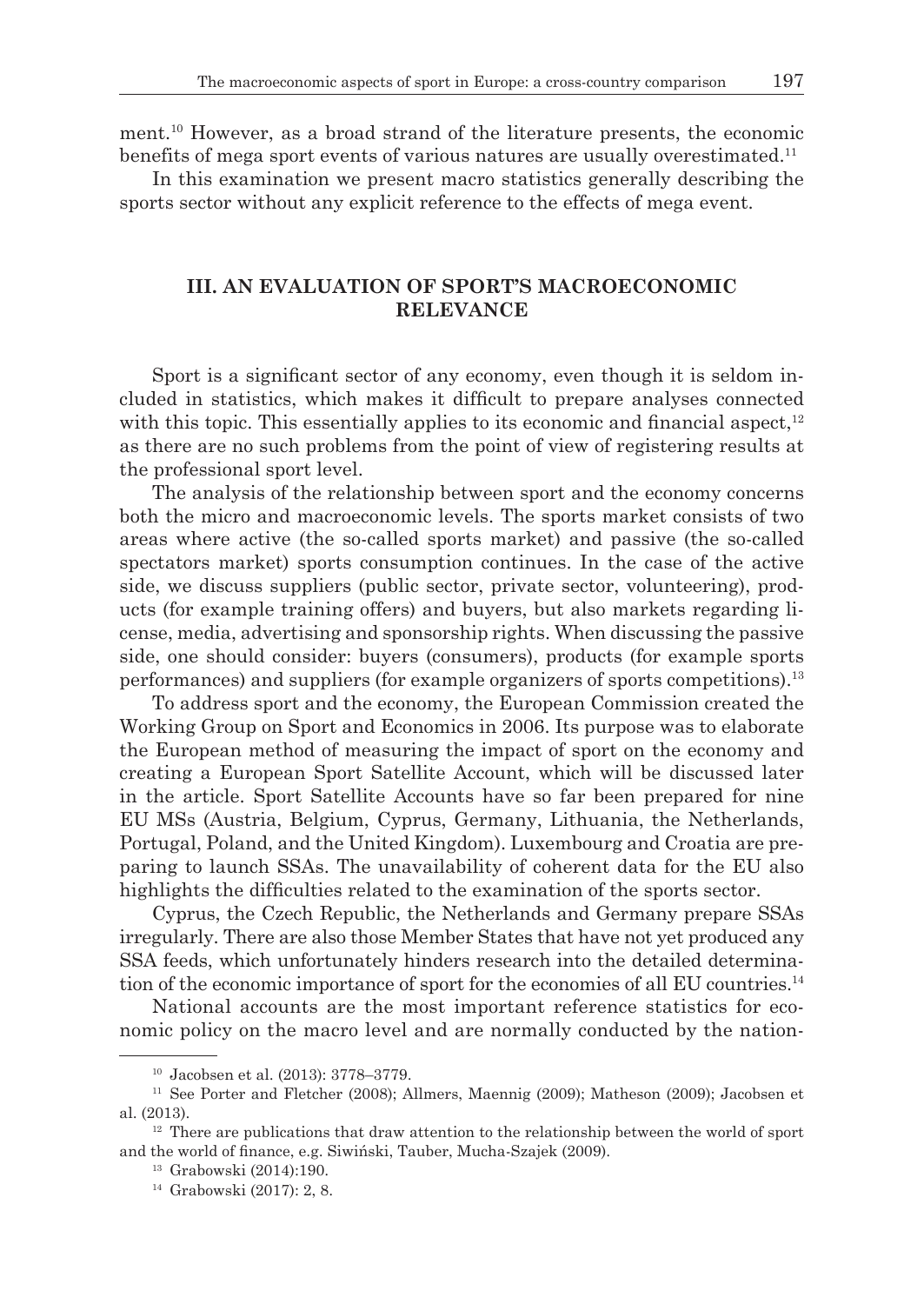al statistical office. They could be extended by a satellite account. 'A Sport Satellite Account – being the core of an Input-Output Table: Sport – filters the national accounts for sport-relevant activities to extract all sport-related figures while maintaining the structure of the national accounts. The instrument of SSAs permits all sport-related economic activities to show up explicitly, rather than keeping them concealed, in deeply disaggregated (low level) classifications of the national accounts.'15 The production of sport shoes is a clear example here. It is classified as a part of 'textiles, wearing apparel, leather and related products'. The Sport Satellite Accounts provide separate sectors for sport shoes. 'This implies strict non-additivity of satellite accounts which is often ignored in public discussions. As an example, sport-related tourism is a part of the sport satellite account. However, it also shows up in tourism satellite accounts. Adding the effects of both satellite accounts would double count sport-related tourism. Because of that, satellite accounts must always be interpreted as stand-alone models.'<sup>16</sup> Satellite accounts are detailed sectoral views on the parts of an economy which would otherwise remain invisible within their main sectors.

A Sport Satellite Account provides the possibility to analyse the contribution of sport to economic and productivity growth, and the growth rates of the sport-relevant parts of the sectors themselves.<sup>17</sup> Two reports with modelbased, secondary assessments are provided: the Study on the Contribution of Sport to Economic Growth and Employment in the EU,18 and the Study on the Economic Impact of Sport through Sport Satellite Accounts.19 They extend SSAs' information and clarify the sport-related contribution to GDP (or gross value added) and employment. These reports cover all EU Member States. For countries that do not prepare an SSA, alternative sources of data are used, accompanied by estimations based on the results obtained for SSA-covered countries with a comparable economic structure. A starting point of the Reports' estimation was setting up a Multiregional Input-Output Table: Sport which is a transformation of national Input-Output Tables.

The authors of both assessments aimed to estimate growth rates. Such a dynamic approach needed SSAs results from two different periods. The EU-wide

<sup>&</sup>lt;sup>15</sup> Study commissioned by the European Commission, Directorate-General Education and Culture, Study on the Contribution of Sport to Economic Growth and Employment in the EU, 2012: 1.

<sup>&</sup>lt;sup>16</sup> European Commission, Study on the Economic Impact of Sport through Sport Satellite Accounts, 2018: 15.<br><sup>17</sup> SportsEconAustria (SpEA), Study on the Contribution of Sport to Economic Growth and

Employment in the EU, 2012, <https://publications.europa.eu/en/publication-detail/-/publication /865ef44c-5ca1-11e8-ab41-01aa75ed71a1/language-en/format-PDF/source-71256399> [accessed 15 June 2019]: 66.

<sup>&</sup>lt;sup>18</sup> SportsEconAustria (SpEA), Study on the Contribution of Sport to Economic Growth and Employment in the EU, 2012, <https://publications.europa.eu/en/publication-detail/-/publication /865ef44c-5ca1-11e8-ab41-01aa75ed71a1/language-en/format-PDF/source-71256399> [accessed 15 June 2019].

<sup>19</sup> SportsEconAustria (SpEA), Study on the Economic Impact of Sport through Sport Satellite Accounts, 2018, <https://ec.europa.eu/assets/eac/sport/library/studies/study-contribution-spors-economic-growth-final-rpt.pdf> [accessed 15 June 2019].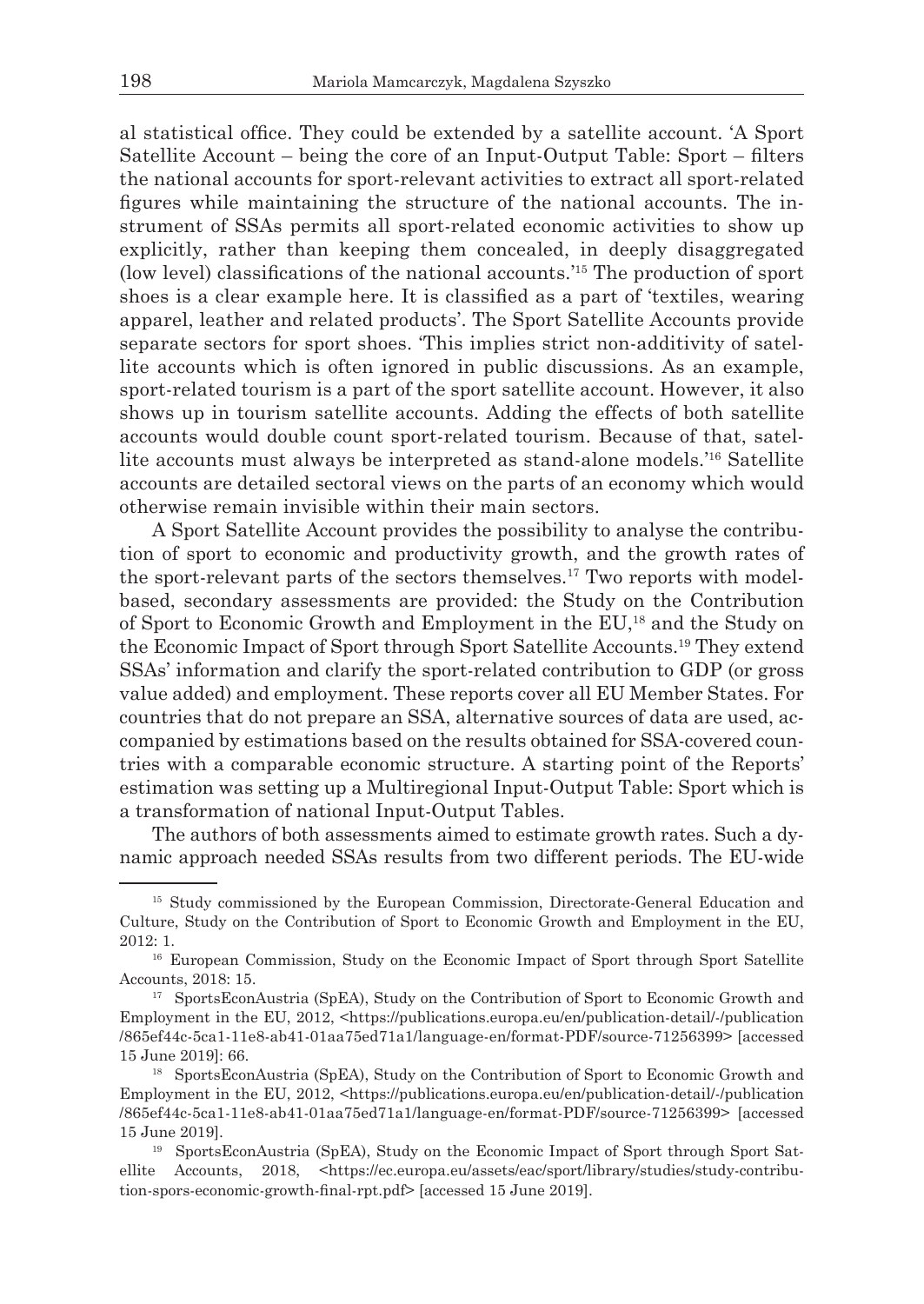SSAs were not available when the reports were prepared. An alternative procedure to capture direct and indirect effects of sport-related sectors was applied: output multipliers based on some relatively small sport-related sectors that have high national multipliers.<sup>20</sup> The idea of allying multipliers to capture the effect of the sports sector for aggregate output was previously presented in economic studies.21 Growth potentials were found in high-multipliers sectors. To estimate sports economy contribution to growth or value added, the authors also identified the key sectors of the economies covered to find drivers of regional growth and the range of products to analyse country's possible dependence on imports.

The results of these SSAs examinations are provided in two reports which we mention above. We use the results presented in these reports to discuss the contribution of sports to the GDP and gross value added. They are based on SSAs; the pure results of SSAs are supported by different sources of data and model values in question.

The analysis of the sports sector with the application of SSAs would be an optimal choice for economists. This is why we characterized SSAs and their possible extensions in the first place. However, due to the scarcity, frequency and partial coverage of the EU MSs by satellite accounts, our analysis is mainly based on more the standard statistical collection provided by the Eurostat.

The Eurostat database, as the source of data that describes the macro impact of sports economy, is quite obvious. Nonetheless, as sport is not an isolated industry or there is no other possibility to separate active and passive sport consumption, special attention was necessary to prepare the sports database. Eurostat uses the Vilnius definitions of sport as a starting point for distinguishing sports-related activities. Sports statistics for the EU Member States are not collected by a single stand-alone survey but come from several data collections (like Labour Force Surveys, Structural Business Statistics, Households Budget Surveys or Harmonised Index of Consumer Prices). Sports statistics concern both the social and economic aspects of sport. They cover information related to sports participation – which is not directly linked to the macro approach of this study or data on sport in the cities. Additionally, the collection of sports data delivers statistics on:22

– employment in sport,

– the characteristics and performance of enterprises engaged in the sports sector and the sales of sporting goods,

- international trade in sporting goods,
- private household expenditure on sporting goods and services,
- the price index of sporting goods and services.

<sup>&</sup>lt;sup>20</sup> SportsEconAustria (SpEA), Study on the Contribution of Sport to Economic Growth and Employment in the EU, 2012, <https://publications.europa.eu/en/publication-detail/-/publication /865ef44c-5ca1-11e8-ab41-01aa75ed71a1/language-en/format-PDF/source-71256399> [accessed 15 June 2019]: 68.

 $21$  Gibson, McIntyre, MacKay & Riddington (2005): 321-329.

<sup>&</sup>lt;sup>22</sup> Eurostat Sports Collections: <https://ec.europa.eu/eurostat/web/sport/data/database> [accessed 20 June 2019].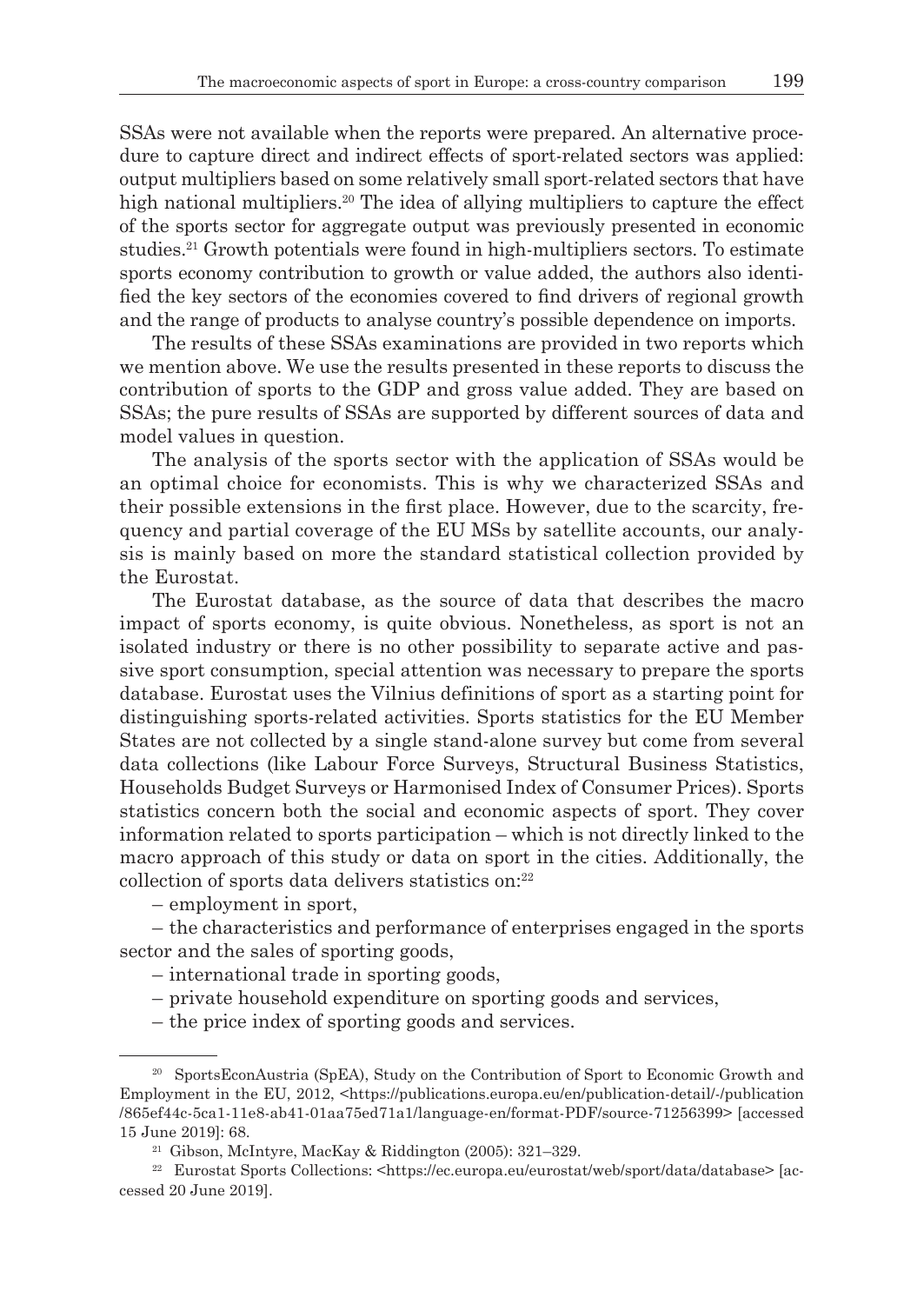Still, the data available in the sports section does not make it possible to assess directly the impact of the sports sector on economic growth, which is more of an issue with Sport Satellite Accounts. However, they provide information on important macro issues, such as: employment, consumption expenditures, prices, international exchange. In the next section we compare Eurostat statistics with the SSAs findings.

# **IV. A CROSS-COUNTRY COMPARISON OF THE ECONOMIC SIGNIFICANCE OF SPORT IN THE EU MEMBER STATES**

We choose four statistics provided by the Eurostat and SSAs-based estimations of the contribution of the sports sector to GDP and the value added to present the importance of sport for national economies of the EU Member States. Employment in sport (Table 2) expressed as a percentage of total employment varies from about 0.3% to about 1.7%. Generally it increases over time and is higher in the older EU Member States. As tourism is classified as a sports activity, it may be surprising that sport employment is relatively low in some countries recognized as highly tourist-oriented, such as Greece or Italy. This could be explained as follows: a large portion of tourism employees work illegally – being for instance a part of family business – and this is not captured by the official statistics.

| <b>MS/TIME</b> | 2011 | 2012 | 2013 | 2014 | 2015 | 2016 | 2017 | 2018 |
|----------------|------|------|------|------|------|------|------|------|
| EU-28          | 0.70 | 0.73 | 0.70 | 0.72 | 0.74 | 0.76 | 0.76 | 0.77 |
| AUT            | 0.62 | 0.59 | 0.63 | 0.67 | 0.87 | 0.66 | 0.62 | 0.56 |
| BEL            | 0.53 | 0.51 | 0.47 | 0.45 | 0.44 | 0.53 | 0.50 | 0.49 |
| BGR            | 0.35 | 0.30 | 0.31 | 0.32 | 0.35 | 0.39 | 0.42 | 0.41 |
| <b>HRV</b>     | 0.25 | 0.29 | 0.30 | 0.39 | 0.30 | 0.38 | 0.39 | 0.59 |
| CYP            | 0.82 | 0.56 | 0.53 | 0.58 | 0.53 | 0.76 | 0.77 | 0.61 |
| CZE            | 0.53 | 0.45 | 0.51 | 0.58 | 0.54 | 0.61 | 0.63 | 0.64 |
| <b>DNK</b>     | 1.00 | 0.97 | 0.92 | 1.04 | 1.09 | 1.17 | 0.98 | 1.02 |
| EST            | 0.56 | 0.65 | 0.82 | 1.01 | 0.77 | 0.87 | 0.80 | 0.82 |
| <b>FIN</b>     | 0.96 | 0.96 | 1.06 | 1.27 | 1.26 | 1.26 | 1.27 | 1.26 |
| <b>FRA</b>     | 1.09 | 1.08 | 0.83 | 0.64 | 0.67 | 0.69 | 0.64 | 0.69 |
| DEU            | 0.45 | 0.52 | 0.55 | 0.55 | 0.56 | 0.59 | 0.61 | 0.61 |
| $_{\rm GRC}$   | 0.31 | 0.22 | 0.28 | 0.40 | 0.43 | 0.47 | 0.53 | 0.56 |

**Table 2**

Employment in sport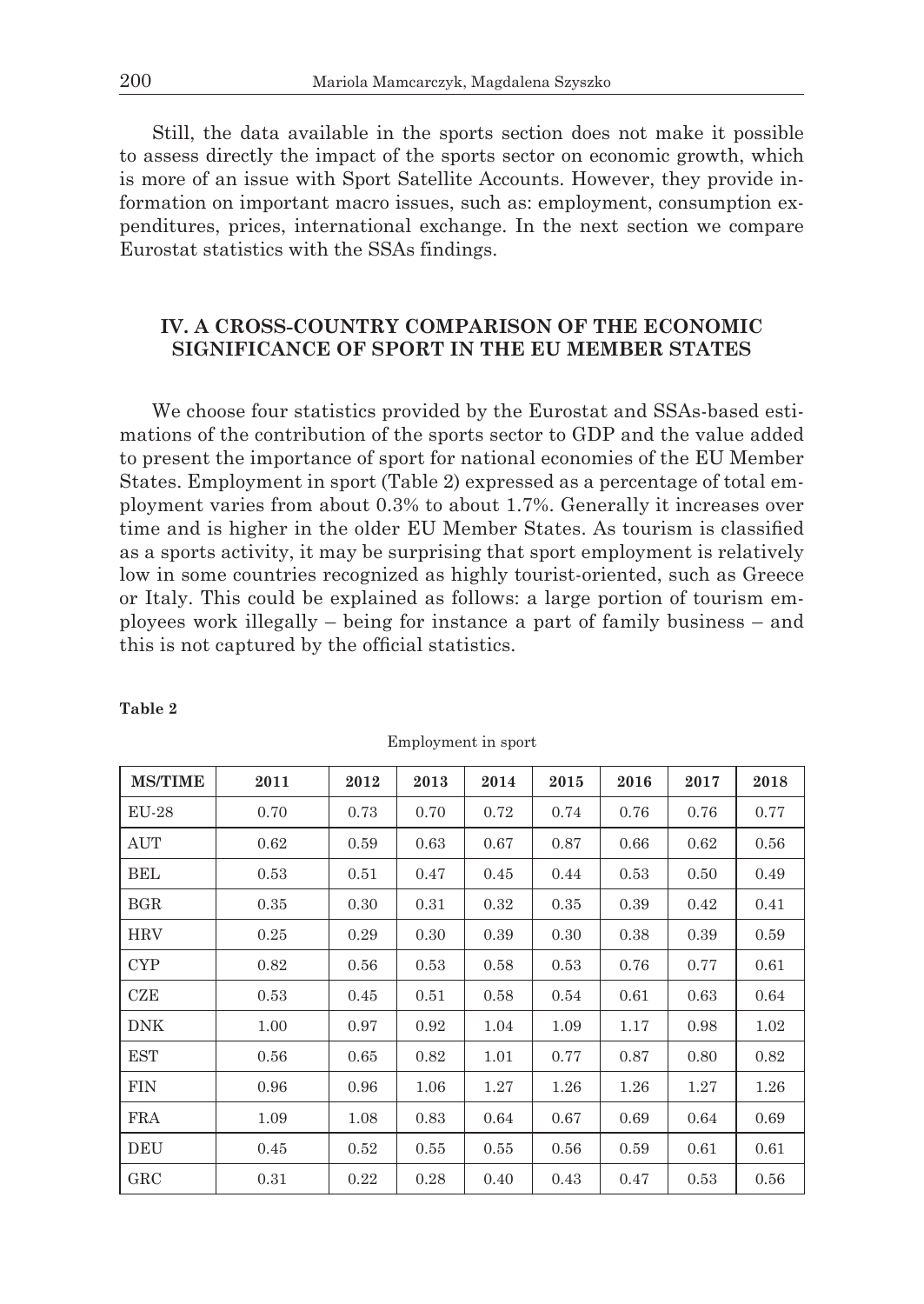| <b>HUN</b> | 0.29 | 0.29 | 0.31 | 0.35 | 0.44 | 0.39 | 0.36 | 0.42 |
|------------|------|------|------|------|------|------|------|------|
| IRL        | 1.05 | 0.98 | 1.03 | 1.02 | 0.95 | 1.09 | 1.08 | 1.08 |
| <b>ITA</b> | 0.46 | 0.44 | 0.47 | 0.54 | 0.52 | 0.52 | 0.57 | 0.50 |
| LVA        | 0.55 | 0.69 | 0.54 | 0.65 | 0.62 | 0.67 | 0.67 | 0.93 |
| <b>LTU</b> | 0.42 | 0.41 | 0.41 | 0.45 | 0.51 | 0.57 | 0.54 | 0.57 |
| <b>LUX</b> | 0.51 | 0.58 | 0.65 | 0.49 | 0.75 | 1.07 | 0.82 | 0.75 |
| MLT        | 0.38 | 0.52 | 0.67 | 0.66 | 0.54 | 0.35 | 0.68 | 0.77 |
| NLD        | 0.87 | 0.86 | 0.86 | 0.89 | 0.97 | 1.00 | 0.92 | 0.96 |
| POL        | 0.29 | 0.32 | 0.34 | 0.37 | 0.36 | 0.40 | 0.42 | 0.46 |
| PRT        | 0.50 | 0.48 | 0.64 | 0.71 | 0.85 | 0.85 | 0.84 | 0.77 |
| ROU        | 0.13 | 0.23 | 0.16 | 0.12 | 0.14 | 0.15 | 0.17 | 0.12 |
| <b>SVK</b> | 0.29 | 0.37 | 0.51 | 0.53 | 0.46 | 0.47 | 0.46 | 0.38 |
| <b>SVN</b> | 0.56 | 0.44 | 0.46 | 0.45 | 0.61 | 0.58 | 0.60 | 0.56 |
| ESP        | 0.80 | 0.91 | 0.96 | 1.08 | 1.03 | 1.05 | 1.07 | 1.09 |
| SWE        | 1.26 | 1.36 | 1.51 | 1.54 | 1.60 | 1.53 | 1.60 | 1.65 |
| GRB        | 1.29 | 1.35 | 1.23 | 1.30 | 1.35 | 1.37 | 1.37 | 1.39 |

Note: Percentage of total employment. We use three-letter ISO country codes to denote MSs in this and subsequent tables. MS are presented in alphabetical order.

Source: Eurostat Sports Collections, <https://ec.europa.eu/eurostat/web/sport/data/database> [accessed 20 June 2019].

Secondly, we would like to discuss the sports industry: manufacture of sports goods (Table 3). The Statistical Classification of Economic Activities in the European Community (NACE) and national accounts system make it possible to directly derive data only about this fraction of the sports sector. According to the statistics on value added, sports goods production generates the highest value added in Austria, France, Germany, Italy, and the UK. Again, these are developed economies, where some well-known sports brands are located. Adidas factories, which are spread throughout Europe, could be a good example here: more than twenty of them are located in Germany, more than ten in Italy and Spain. Austria hosts some well-recognized producers of ski equipment. Germany has a considerable sports nutrition sector – much more important than any remaining EU MS. Even if the number of sports goods producers fluctuates over time in some economies, their number, once we consider the European level, increased substantially since 2011. The highest level of value added by sports goods producers is not necessarily accompanied by the highest number of enterprises classified as manufacturers of sports goods.

International trade statistics (Table 4) mimic to some extent the statistics on the value added by sport goods: France, Germany and Italy are again recording the most significant turnovers of imports or exports with international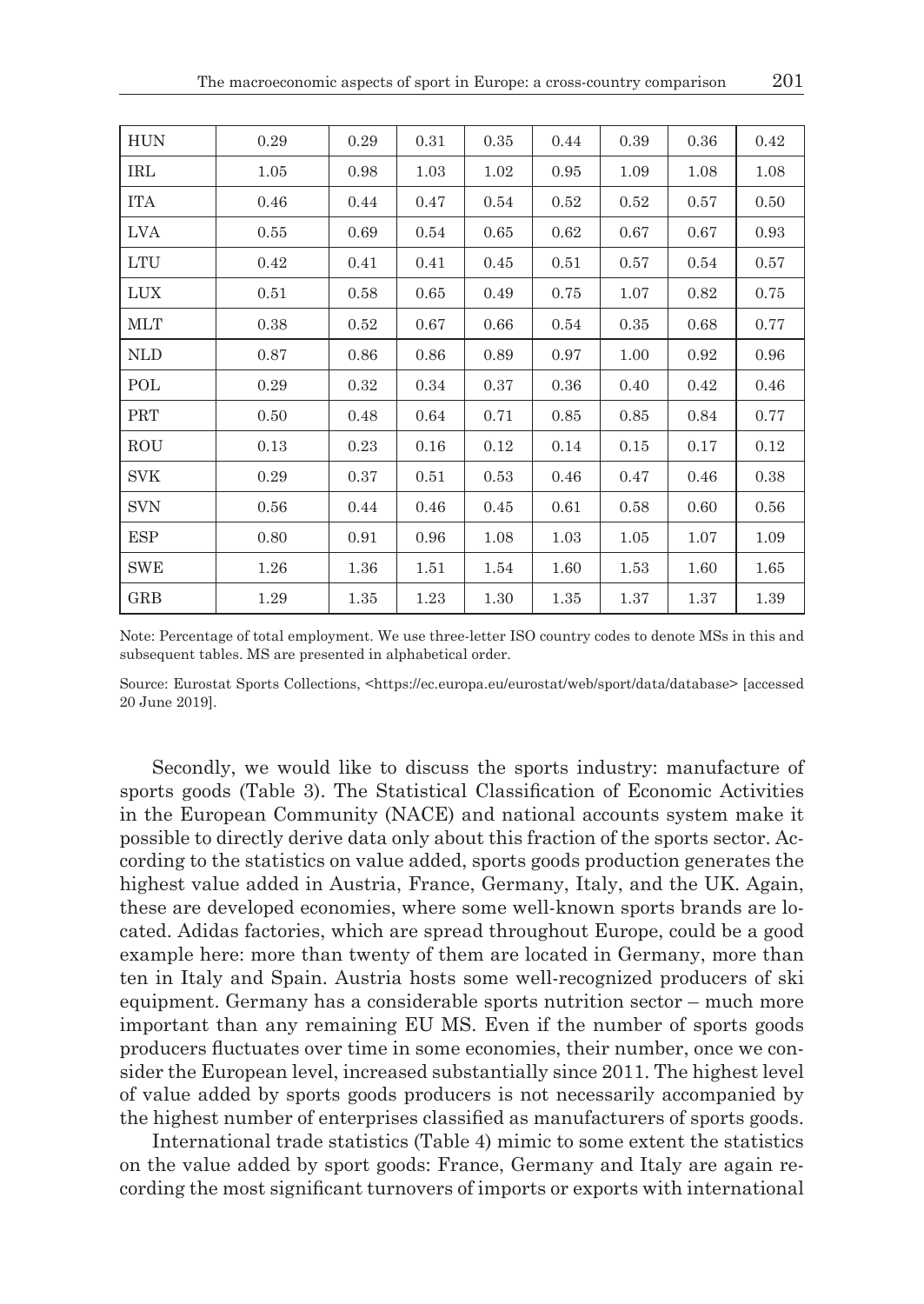| Í              | ı                                                                                      |
|----------------|----------------------------------------------------------------------------------------|
| ļ              | ı                                                                                      |
|                | l                                                                                      |
|                |                                                                                        |
|                | j                                                                                      |
|                | ı                                                                                      |
| $\overline{a}$ |                                                                                        |
|                | ı                                                                                      |
|                |                                                                                        |
|                |                                                                                        |
|                |                                                                                        |
|                |                                                                                        |
|                | έ<br>J                                                                                 |
|                |                                                                                        |
|                | ֪ׅ֪֪֪ׅׅ֪֪ׅ֧֚֚֚֚֚֚֚֚֚֚֚֚֚֚֚֚֚֚֚֚֡֝֡֓֡֡֟֓֡֡֡֡֡֬֝֬֞֝֓֓֞֝֓֞֡֡֓֞֡֓֞֝֬֝֓֞֞֝֓֞֝֬֝֓֞֝֬֝֓֞֞֝֝֬֝ |
|                | í<br>١                                                                                 |
|                | ı                                                                                      |
|                | l                                                                                      |
|                | l                                                                                      |
|                | J                                                                                      |
|                |                                                                                        |
|                | î                                                                                      |
|                | ļ                                                                                      |
|                |                                                                                        |
|                |                                                                                        |
|                | i                                                                                      |
|                |                                                                                        |
|                |                                                                                        |
|                | i<br>S<br>i                                                                            |
|                |                                                                                        |
|                |                                                                                        |
|                | i                                                                                      |
|                |                                                                                        |
|                |                                                                                        |
|                |                                                                                        |
|                | l                                                                                      |
|                |                                                                                        |
|                | ֪֦֪֪֦֚֚֬֕֓֕֬֓֬֓֬֓֓֬֓֓֬֓֬֓֬֝֓֬                                                          |
|                | i<br>j                                                                                 |
|                |                                                                                        |
|                |                                                                                        |
|                | i<br>ļ<br>l                                                                            |
|                | i<br>ׇ֚֬֕                                                                              |
|                |                                                                                        |
|                | ï                                                                                      |
|                | i                                                                                      |
|                |                                                                                        |
|                |                                                                                        |
|                | ֖֖֖֖֖֖֖֧ׅ֖ׅ֖ׅ֖֧֖֧ׅ֖֧֪֪ׅ֧֚֚֚֚֚֚֚֚֚֚֚֚֚֚֚֚֚֚֚֚֚֚֬֝֝֝֝֝֝֝֬֝֓֞֝֬֓֞֝֓֞֞֓֞֝֬֝֬֝֬             |
|                |                                                                                        |
|                |                                                                                        |
|                | J                                                                                      |
|                | l                                                                                      |
|                | ġ                                                                                      |
|                |                                                                                        |
|                |                                                                                        |
|                |                                                                                        |
|                |                                                                                        |
|                |                                                                                        |
|                |                                                                                        |
|                |                                                                                        |
|                | i                                                                                      |
|                | ł                                                                                      |
|                |                                                                                        |
|                | CHANNEL<br>Í                                                                           |
|                | b                                                                                      |
|                | i                                                                                      |
| I              | Ξ                                                                                      |

|                                                                                               | 2017 |                                                   | $\cdot$ .                 | 246.9                       | $\ddot{\phantom{0}}$ |                | 3.4 | $\ddot{0}$ .     | . .        | . .          | 4.8             | . .                 | 318.2      | 346.9      | 7.3           | 36.4 | . .              |           | 2.6              | $\overline{ }$<br>c.i |         |             |
|-----------------------------------------------------------------------------------------------|------|---------------------------------------------------|---------------------------|-----------------------------|----------------------|----------------|-----|------------------|------------|--------------|-----------------|---------------------|------------|------------|---------------|------|------------------|-----------|------------------|-----------------------|---------|-------------|
|                                                                                               | 2016 |                                                   | 080<br>$\mathbf{\hat{z}}$ | 218.1                       | 0.8                  | 24.7           | 3.4 | $\ddot{0}$ .     | 61.4       |              | 4.8             | œ.<br>$\frac{1}{4}$ | 350.3      | 334.5      | 7.0           | 38.4 |                  | N<br>402. | 2.4              |                       | 0.0     | 0.0         |
|                                                                                               | 2015 |                                                   | 953                       | 203.3                       | 0.6                  | 26.7           | 3.1 | $\overline{0}$ . | 56.0       |              | 5.2             | 49.6                | 279.2      | 334.6      | 6.8           | 36.1 |                  | 358.4     | $\overline{11}$  | 2.3                   | 0.0     | 0.0         |
|                                                                                               | 2014 |                                                   | 724                       | 197.2                       | 2.1                  | 24.1           | 3.1 | $\overline{0}$ . | 51.8       |              | 5.3             | 50.9                | 258.9      | 317.2      | 6.6           | 30.7 | 8.5              | 290.2     | 0.9              | S<br>c.i              | 0.0     | 0.0         |
|                                                                                               | 2013 |                                                   | 1680                      | 193.3                       | 4.1                  | 20.4           | 2.7 | 0.0              | 49.8       |              | 5.8             | 47.3                | 274.4      | 311.9      | 8.8           | 21.4 | $\overline{7.1}$ | 264.0     | 0.6              | 2.0                   | 0.0     | 0.0         |
|                                                                                               | 2012 | Value added at factor cost - in millions of euros | 738<br>$\overline{ }$     | 228.9                       | 2.5                  | 17.0           | 2.4 | $\overline{0}$ . | 56.3       |              | 6.2             | 44.7                | 246.5      | 306.2      | 6.8           | 23.1 | 7.1              | 289.3     | 0.6              | 2.5                   | 0.0     | 0.0         |
|                                                                                               | 2011 |                                                   | 741                       | 216.6                       | 7.0                  | 17.5           | 2.0 | $\overline{0}$ . | 55.3       |              | 5.8             | 48.1                | 289.5      | 309.2      | 7.6           | 24.3 | 6.1              | 268.9     | $0.\overline{3}$ | 3.2                   | 0.0     | 0.0         |
|                                                                                               | 2017 |                                                   | . .                       | $\overline{6}$              | 22                   | $\overline{5}$ | 39  | $\circ$          | 516        | 67           | 25              | 161                 | 616        | 351        | 42            | 180  |                  |           | 39               | 45                    | $\circ$ |             |
|                                                                                               | 2016 |                                                   | 5000                      | 81                          | 32                   | 54             | 38  | $\circ$          | 494        | 64           | $^{28}$         | $\overline{51}$     | 367        | 382        | 42            | 173  |                  | 634       | $\overline{41}$  | $\overline{5}$        | $\circ$ | $\circ$     |
|                                                                                               | 2015 |                                                   | 5000                      | 85                          | 49                   | 53             | 33  | $\circ$          | 499        | 62           | 24              | 143                 | 656        | 355        | $\frac{1}{4}$ | 161  |                  | 614       | 57               | 56                    | $\circ$ | $\circ$     |
| Enterprise statistics for the sports industry – the manufacture of sports goods ( $NACE_R2$ ) | 2014 | Number of enterprises                             | 4893                      | $\overline{8}$              | 46                   | $\frac{8}{5}$  | 35  | $\circ$          | 494        | 54           | 22              | 137                 | 615        | 358        | 42            | 149  | 50               | 617       | 39               | $\overline{41}$       | $\circ$ | $\circ$     |
|                                                                                               | 2013 |                                                   | 4563                      | $\overline{81}$             | 32                   | 39             | 34  | $\circ$          | 487        | 51           | $\Omega$        | 138                 | 553        | 343        | 72            | 135  | 94               | 625       | 26               | 39                    | $\circ$ | $\circ$     |
|                                                                                               | 2012 |                                                   | 4354                      | 85                          | 23                   | 42             | 31  | $\circ$          | 482        | 54           | $\overline{17}$ | 136                 | 447        | 328        | 64            | 119  | 96               | 634       | 27               | $\overline{40}$       | $\circ$ | $\circ$     |
|                                                                                               | 2011 |                                                   | 4355                      | 85                          | 25                   | 38             | 32  | $\circ$          | 511        | 48           | 13              | 144                 | 471        | 333        | 56            | 117  | 5 <sub>0</sub>   | 629       | $17\,$           | 39                    | $\circ$ | $\circ$     |
| Table 3                                                                                       |      |                                                   | <b>EU28</b>               | $\mathop{\rm AUT}\nolimits$ | <b>BEL</b>           | <b>BGR</b>     | HRV | <b>CYP</b>       | <b>CZE</b> | $_{\rm DNK}$ | EST             | $_{\rm{FIN}}$       | <b>FRA</b> | <b>DEU</b> | GRC           | HUN  | <b>IRL</b>       | ITA       | LVA              | LTU                   | LUX     | <b>NILT</b> |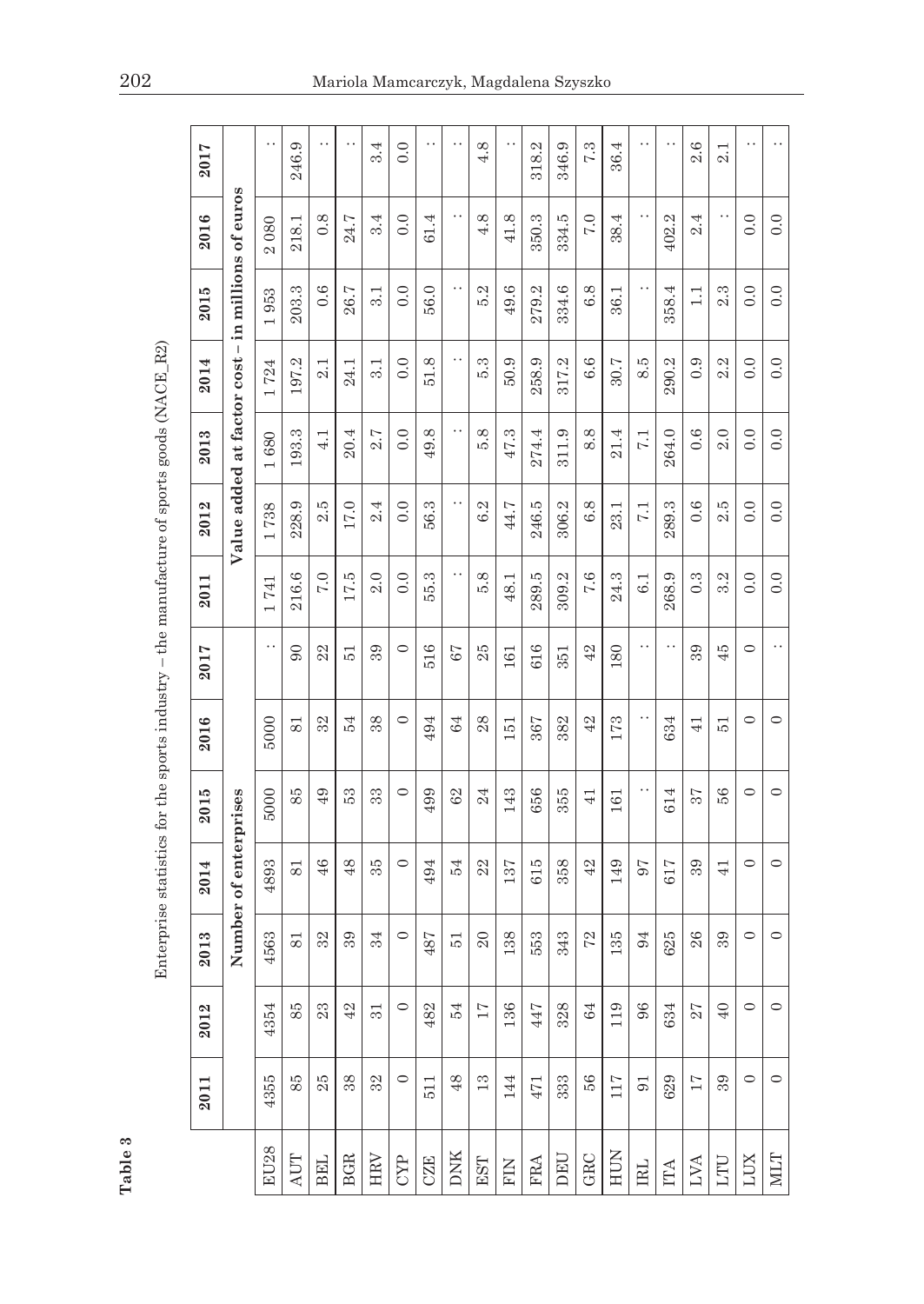|             |                 | 6.3  |                 | $14.7$     | 22.7            | 65.3 |            |            |
|-------------|-----------------|------|-----------------|------------|-----------------|------|------------|------------|
|             | 24.4            | 5.9  | 25.0            | 16.0       |                 | 59.5 | 39.5       | 313.2      |
|             | 23.3            | 13.3 | 19.6            | 15.4       |                 | 60.7 | 45.3       | 310.4      |
|             | 27.6            | 10.8 | 17.8            | 17.3       | $16.5$          | 65.5 | 51.5       | 208.9      |
|             | 21.8            | 9.3  | 16.3            | 13.7       | 14.8            | 63.3 | 53.2       | 217.5      |
|             | 19.8            | 8.7  | 13.4            | 14.9       | 13.8            | 68.5 | 54.1       | 235.3      |
|             | 20.6            | 10.9 | 12.9            | 15.6       | 19.2            | 79.7 | 50.9       | 208.2      |
| 231         | 403             | 88   | 53              | 51         | 58              | 244  | 345        | 804        |
| 231         | 391             | 88   | $\overline{61}$ | 52         | 51              | 193  | 355        | 774        |
| 224         | 350             | 80   | 56              | 58         | 53              | 189  | 341        | 736        |
| 211         | 338             | 76   | $\frac{3}{4}$   | 8          | 45              | 233  | 341        | 671        |
| 203         | 317             | 69   | $\overline{4}$  | 60         | 48              | 106  | 332        | 615        |
| 186         | 282             | 62   | 39              | 69         | 43              | 160  | 320        | 568        |
| 178         | 289             | 61   | 38              | 84         | $\overline{44}$ | 160  | 306        | 546        |
| <b>GTIN</b> | PO <sub>L</sub> | PRT  | ROU             | <b>SVK</b> | <b>SVN</b>      | ESP  | <b>SWE</b> | <b>GRB</b> |

Note: (:) data not available. Note: (:) data not available.

Source: Eurostat Sports Collections: <https://ec.europa.eu/eurostat/web/sport/data/database> [accessed 20 June 2019]. Source: Eurostat Sports Collections: <https://ec.europa.eu/eurostat/web/sport/data/database> [accessed 20 June 2019].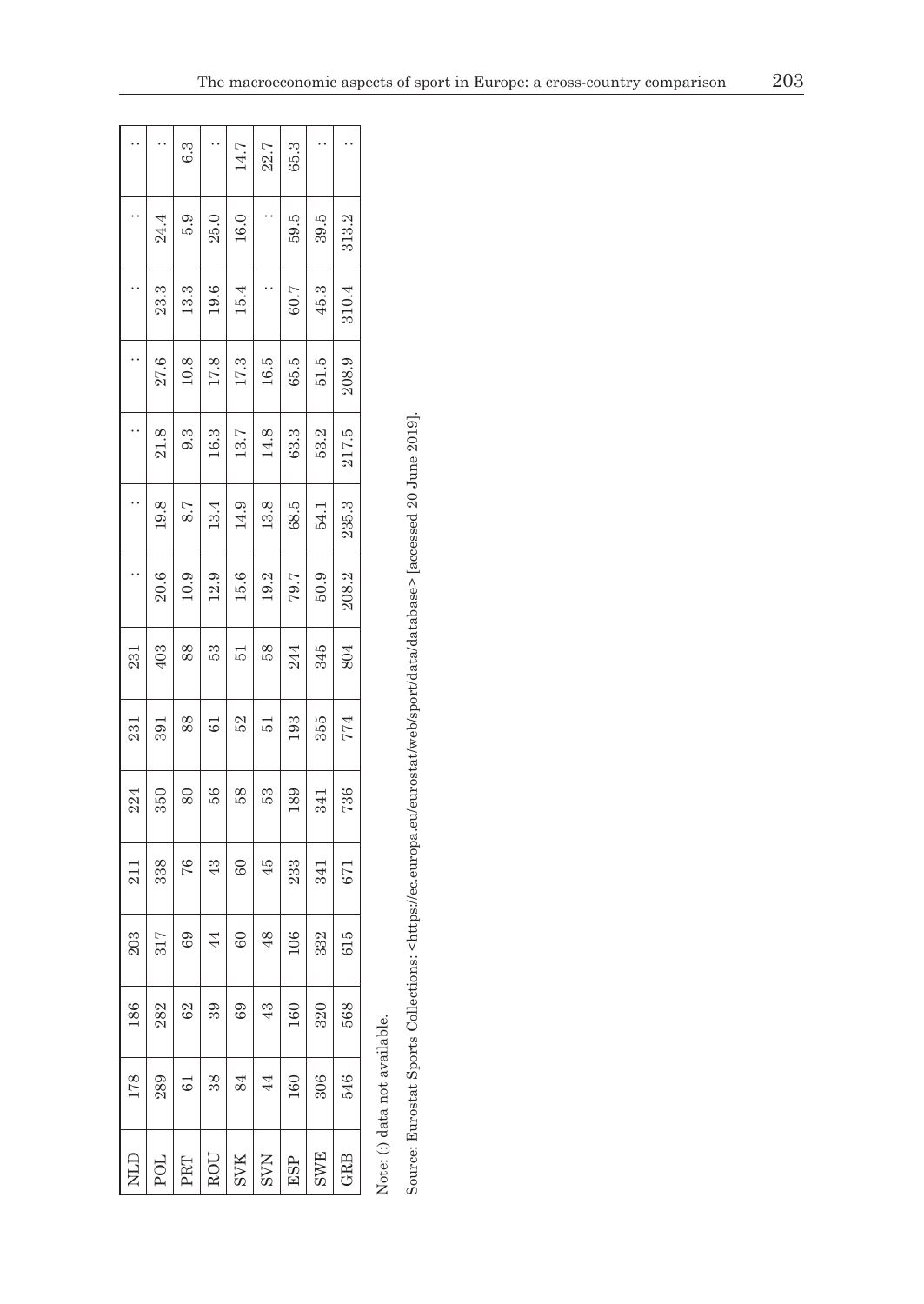| Table 4     |         |                 |                       |         |                                                         |                |                |              |                 |                 |                |      |                |      |
|-------------|---------|-----------------|-----------------------|---------|---------------------------------------------------------|----------------|----------------|--------------|-----------------|-----------------|----------------|------|----------------|------|
|             |         |                 |                       |         | Trade in sporting goods: all countries around the world |                |                |              |                 |                 |                |      |                |      |
|             | 2011    | 2012            | 2013                  | 2014    | 2015                                                    | 2016           | 2017           | 2011         | 2012            | 2013            | 2014           | 2015 | 2016           | 2017 |
|             |         |                 |                       | Imports |                                                         |                |                |              |                 |                 | Exports        |      |                |      |
| AUT         | 789     | 778             | 856                   | 911     | 974                                                     | 1018           | 1121           | 767          | 711             | 789             | 835            | 863  | 841            | 925  |
| <b>BEL</b>  | 1032    | 1311            | 1292                  | 1477    | 1673                                                    | 2072           | 2261           | 1438         | 1600            | 1763            | 2294           | 2660 | 3424           | 3629 |
| <b>BGR</b>  | 48      | $\overline{40}$ | 48                    | 58      | 52                                                      | 63             | $\overline{C}$ | 145          | 172             | 177             | 198            | 219  | 241            | 232  |
| HRV         | 107     | 204             | 207                   | 190     | 216                                                     | 190            | 238            | 100          | 155             | 65              | $\overline{7}$ | 149  | 102            | 126  |
| CYP         | $40$    | $42\,$          | 34                    | 239     | 94                                                      | 648            | 299            | ${}^{\circ}$ | ${}^{\circ}$    | G               | 96             | 192  | 46             | 52   |
| <b>CZE</b>  | 299     | 291             | 304                   | 342     | 409                                                     | 510            | 562            | 447          | 432             | 461             | 499            | 560  | 639            | 714  |
| <b>DNK</b>  | 404     | 437             | 435                   | 476     | 479                                                     | 531            | 524            | 201          | 242             | 206             | 255            | 276  | 289            | 265  |
| EST         | 57      | $42\,$          | 44                    | 40      | 48                                                      | 48             | 54             | $60\,$       | 69              | 57              | 69             | 62   | 61             | 62   |
| FIN         | 296     | 276             | 313                   | 275     | 293                                                     | 304            | 333            | 324          | 267             | 269             | 315            | 317  | 368            | 378  |
| <b>FRA</b>  | 2502    | 2411            | 2369                  | 2548    | 2929                                                    | 3375           | 3595           | 1995         | 1821            | 1795            | 1901           | 2281 | 2468           | 2523 |
| DEU         | 2959    | 2745            | 3040                  | 3110    | 4279                                                    | 4461           | 4737           | 2566         | 3024            | 2661            | 3304           | 3752 | 4153           | 5292 |
| GRC         | 184     | 163             | 154                   | 224     | 237                                                     | 289            | 317            | 69           | 84              | 57              | 61             | 102  | $\overline{5}$ | 95   |
| HUN         | 94      | 78              | 105                   | 138     | 157                                                     | 199            | 202            | 186          | 189             | 224             | 217            | 290  | 357            | 403  |
| IRL         | 148     | 153             | 153                   | 163     | 215                                                     | 231            | 266            | 34           | $\overline{20}$ | $\overline{15}$ | 22             | 20   | 24             | 22   |
| ITA         | 1678    | 1506            | 340<br>$\overline{ }$ | 1628    | 1854                                                    | 1968           | 2105           | 3168         | 2873            | 3205            | 3845           | 3649 | 3843           | 3939 |
| LVA         | 44      | $60\,$          | 48                    | 59      | $\overline{5}$                                          | 55             | $60\,$         | 25           | $\overline{40}$ | 27              | 32             | 36   | 79             | $46$ |
| LTU         | 34      | $\Theta$        | 47                    | 61      | 61                                                      | $\overline{r}$ | 81             | 96           | $\infty$        | 98              | 98             | 107  | 84             | 113  |
| LUX         | 58      | $\overline{5}$  | 62                    | 53      | 62                                                      | 59             | $60\,$         | $^{12}$      | 25              | 21              | 21             | 33   | 33             | 38   |
| <b>NILT</b> | $\!291$ | 284             | 356                   | 498     | $777$                                                   | 668            | 623            | 13           | 16              | 4               | G              | J.   | 4              | 2    |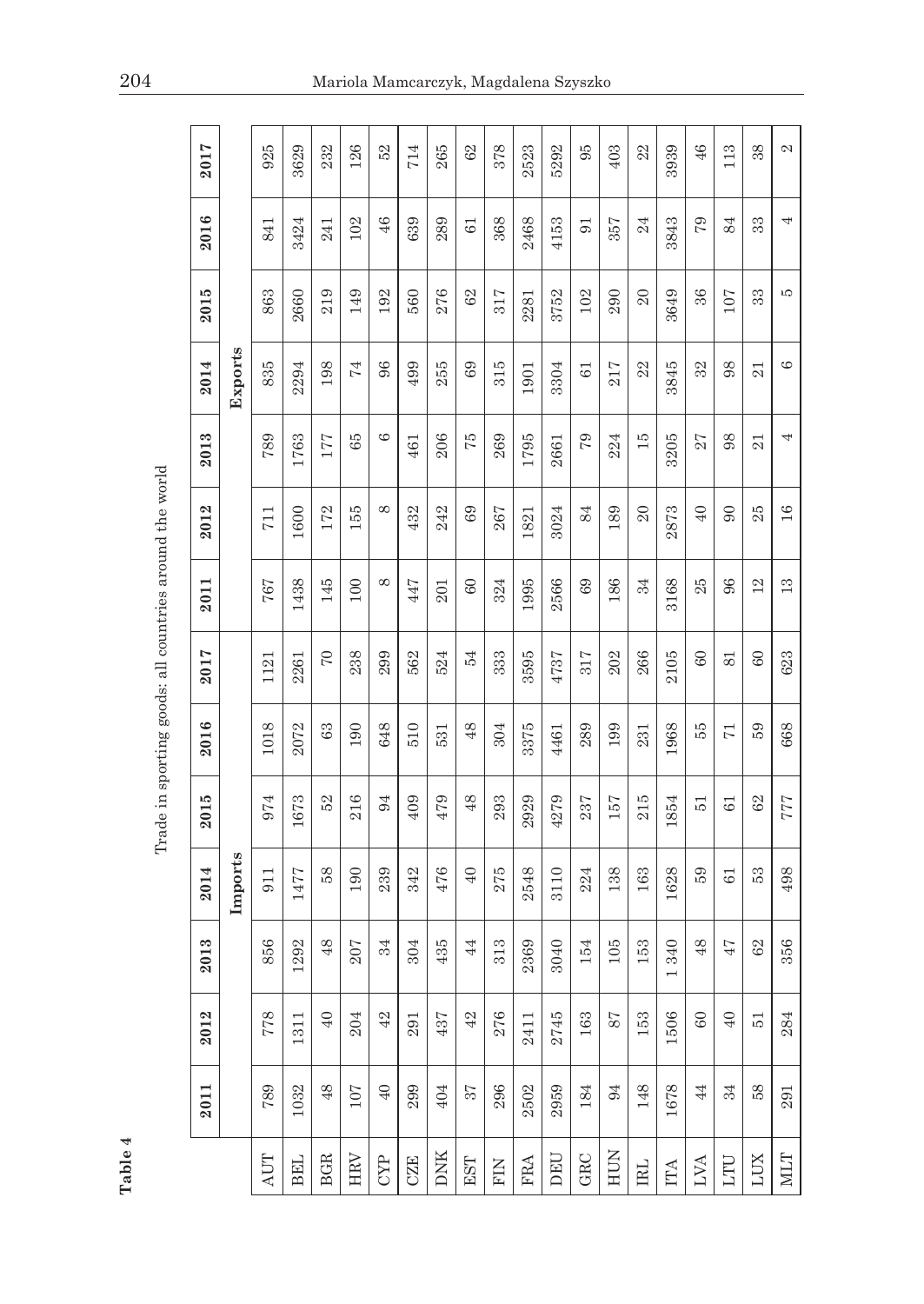| 3963        | 1140            | 400 | 377   | 195        | 157        | 1034 | 369        | 1910 |
|-------------|-----------------|-----|-------|------------|------------|------|------------|------|
| 3800        | 848             | 396 | 347   | 191        | 127        | 810  | 341        | 2078 |
| 3284        | 730             | 345 | 359   | 186        | 116        | 836  | 325        | 1957 |
| 1758        | $\frac{510}{5}$ | 314 | 361   | 162        | 114        | 616  | 289        | 1706 |
| 1779        | 468             | 244 | 348   | 144        | 142        | 677  | 285        | 1588 |
| $1\,806$    | 428             | 309 | 312   | 134        | 135        | 638  | 278        | 1700 |
| 1774        | 391             | 251 | 338   | 125        | 137        | 773  | 285        | 1548 |
| 3044        | 843             | 313 | 189   | 194        | 161        | 1972 | 915        | 3565 |
| 2915        | 723             | 293 | 162   | 179        | 126        | 1752 | 842        | 3190 |
| 1785        | 588             | 245 | 123   | 176        | 119        | 1561 | 792        | 3165 |
| 1906        | 440             | 226 | $\Xi$ | 141        | 110        | 1462 | 698        | 2941 |
| 1234        | 358             | 205 | 98    | 145        | 109        | 1101 | 655        | 2369 |
| 1329        | 336             | 248 | 56    | 131        | 104        | 2007 | 632        | 2443 |
| 1307        | $\overline{51}$ | 241 | 92    | 120        | $\Xi$      | 1959 | 617        | 2158 |
| <b>QTIN</b> | <b>POL</b>      | PRT | ROU   | <b>SVK</b> | <b>NAS</b> | ESP  | <b>SWE</b> | GRB  |

Note: in millions of euros. Note: in millions of euros.

Source: Eurostat Sports Collections: <https://ec.europa.eu/eurostat/web/sport/data/database> [accessed 20 June 2019]. Source: Eurostat Sports Collections: <https://ec.europa.eu/eurostat/web/sport/data/database> [accessed 20 June 2019].

5

÷ ÷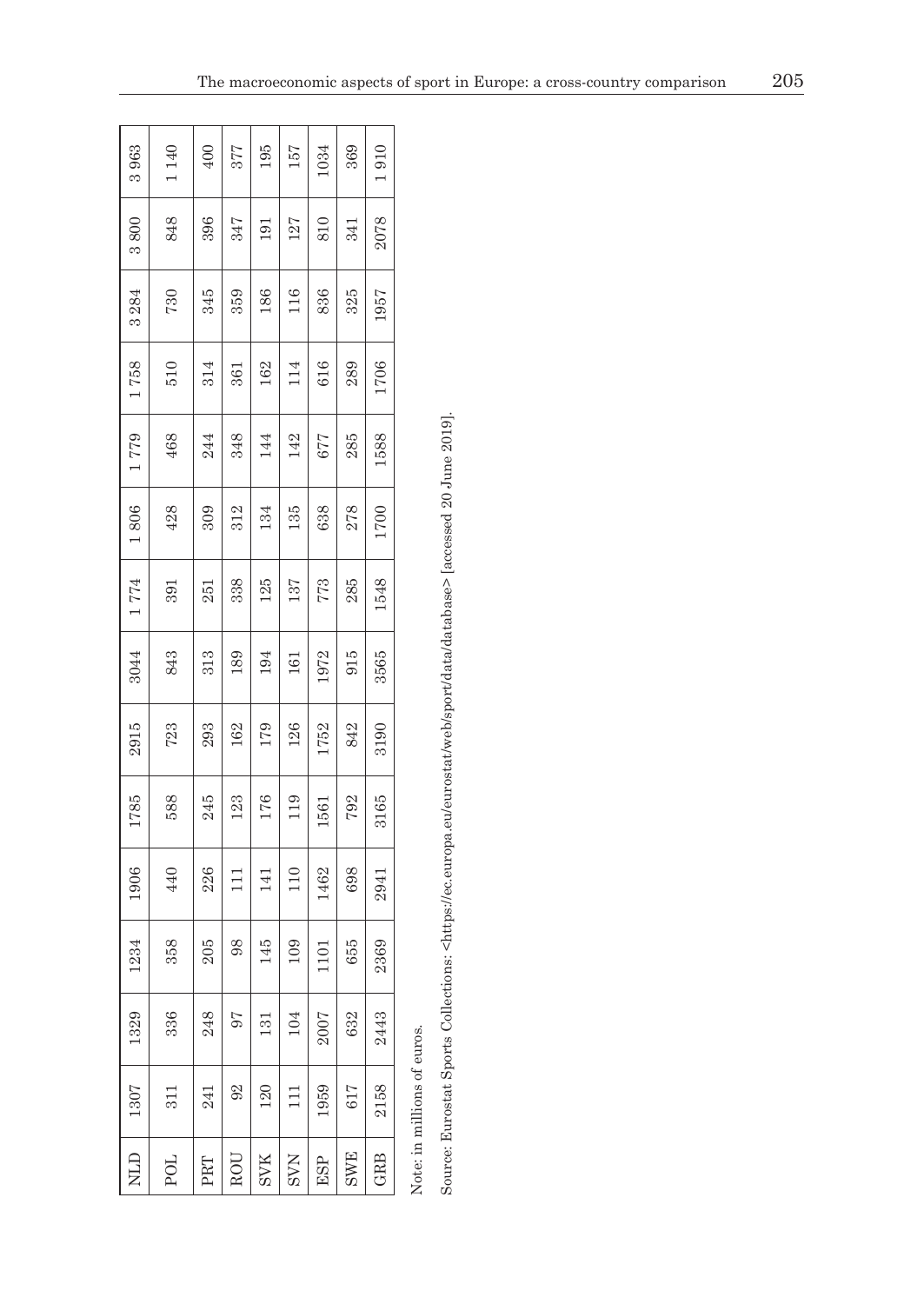partners located all around the world. Belgium and the Netherlands (for NLD data on value added was not available) complete the front ranks of international trade in our sample. Sport manufacturers sell their products abroad and buy raw materials and semi-final products form foreign markets (where a cheaper work force is located). This explains why usually a high volume of imports accompanies a high volume of exports. In some economies like Poland, Hungary, Romania, and Spain, exports rocketed during the research period covered.

The mean consumption expenditure of households on sporting goods and services (Table 5) are distinguished according to the Classification of Individual Consumption According to Purpose (COICOP). It is the most commonly applied classification used to derive a consumption basket of households applicable for calculating general price level (inflation or deflation) changes over time. The sports goods and services section has subcategories: Major durables for outdoor (1) and indoor recreation (2), Maintenance and repair of other major durables for recreation and culture (3), Equipment for sport, camping and open-air recreation (4), Recreational and sporting services – attendance and participation (6). We present the total mean expenditure of private households and juxtapose it with spending on sports goods and services. The Eurostat sports' data collection provides statistics only for 2010 and 2015.

#### **Table 5**

| <b>MSs</b> | Total<br>consumption | Sports goods<br>and services<br>consumption | MSs          | Total<br>consumption | Sports goods<br>and services<br>consumption |
|------------|----------------------|---------------------------------------------|--------------|----------------------|---------------------------------------------|
| <b>AUT</b> | 33 219               | 493.3                                       | <b>BEL</b>   | 31 264               | 358.3                                       |
| BGR        | 9 3 3 4              | 9.2                                         | <b>HRV</b>   | 17 264               | 66.0                                        |
| <b>CYP</b> | 44 641               | 374.3                                       | CZE          | 13 16 1              | 162.9                                       |
| <b>DNK</b> | 28 560               | 286.7                                       | <b>EST</b>   | 10 4 21              | 135.2                                       |
| <b>FIN</b> | 26 998               | 609.4                                       | <b>FRA</b>   | 27627                | 308.7                                       |
| DEU        | 28 367               | 350.0                                       | $_{\rm GRC}$ | 29 974               | 157.2                                       |
| <b>HUN</b> | 14 017               | 61.0                                        | <b>IRL</b>   | 33 262               | 469.0                                       |
| <b>TTA</b> | 28 393               | 205.3                                       | <b>LVA</b>   | 11 381               | 69.8                                        |
| <b>LTU</b> | 14 730               | 51.6                                        | <b>LUX</b>   | 45 171               | 427.6                                       |
| <b>MLT</b> | 26 590               | 210.1                                       | <b>NLD</b>   | 30 288               | $\ddot{\phantom{a}}$                        |
| POL        | 15 263               | 74.2                                        | PRT          | 23 357               | 104.0                                       |
| <b>ROU</b> | 9623                 | 8.5                                         | <b>SVK</b>   | 15 041               | 103.1                                       |
| <b>SVN</b> | 25 514               | 339.7                                       | ESP          | 30 884               | 261.6                                       |
| <b>SWE</b> | 26 366               | 637.2                                       | <b>GRB</b>   | 23 692               | 539.5                                       |

Consumption expenditure of households on sporting goods and services

Note: (:) data not available.

Source: Eurostat Sports Collections: <https://ec.europa.eu/eurostat/web/sport/data/database> [accessed 20 June 2019].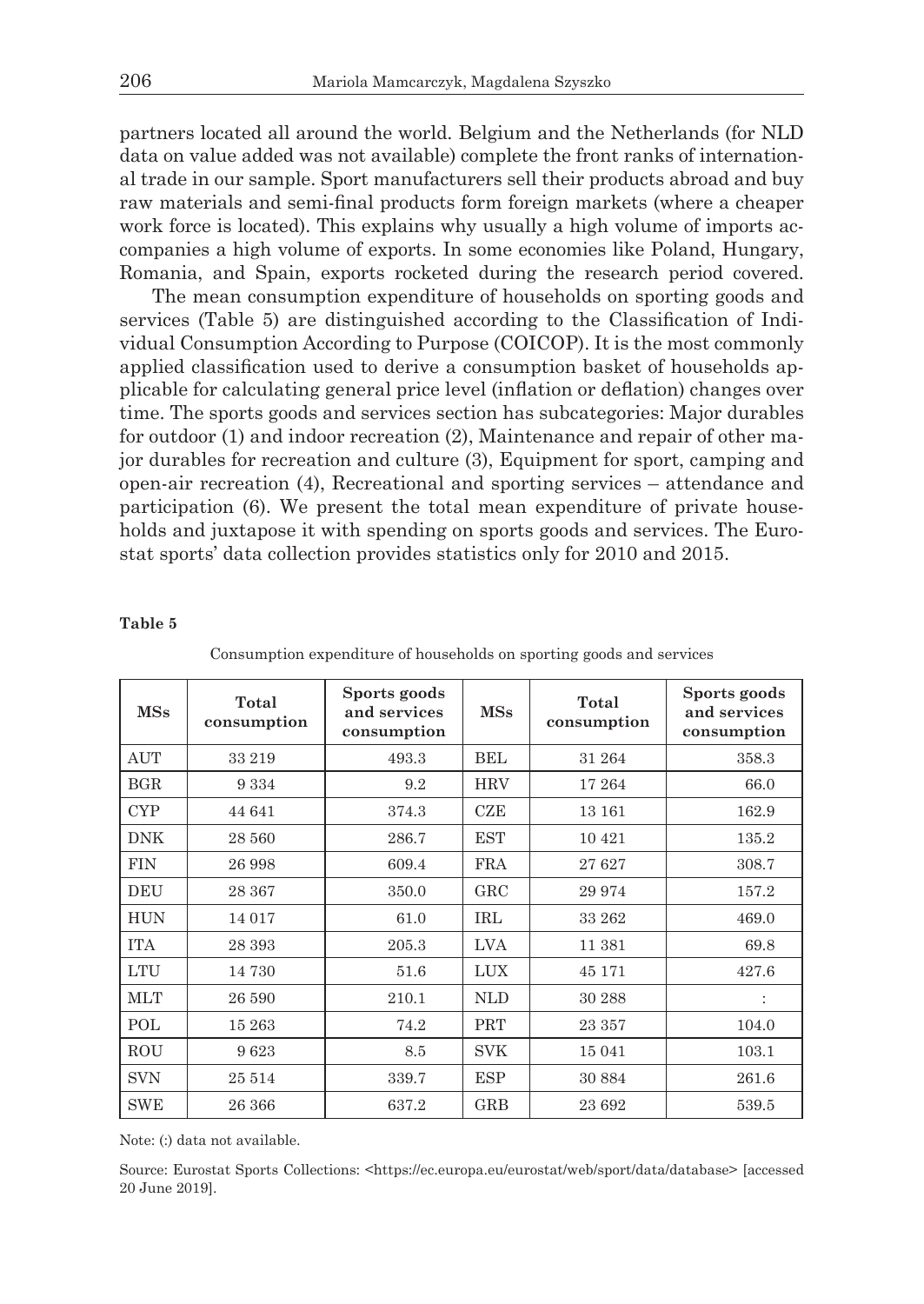|                             | % of total              | 0.18       | 0.96       | 1.16           | 0.40       | 1.12     | 1.54              | 0.21       | 1.05     | 1.27              | 0.07       | 0.72 | 0.88         | $0.37\,$   | 1.28  | 1.91         | 0.08  | 0.70      | 0.93         | 0.31       | 0.81     | 1.03                     |
|-----------------------------|-------------------------|------------|------------|----------------|------------|----------|-------------------|------------|----------|-------------------|------------|------|--------------|------------|-------|--------------|-------|-----------|--------------|------------|----------|--------------------------|
| Contribution to GDP         | Direct effect<br>bn eur | 0.71       | 3.73       | 4.49           | 0.18       | 0.49     | 0.68              | 0.34       | $1.70\,$ | 2.06              | 0.01       | 0.13 | 0.16         | 7.81       | 26.69 | 39.92        | 0.16  | $1.34\,$  | 1.78         | 0.54       | 1.42     | $1.80\,$                 |
| Contribution<br>value added | % of total              | 0.14       | $\rm 0.84$ | 1.13           | . .        | . .      | . .               | $0.07$     | 0.8      | 1.18              | 0.10       | 1.35 | $1.64\,$     | 0.20       | 0.95  | 1.40         | 0.36  | 1.00      | 1.44         | 0.30       | 0.96     | $1.66\,$                 |
|                             | Direct effect<br>bn eur | 0.38       | 2.27       | 3.04           | $\cdot$    | . .      | . .               | 0.07       | 0.71     | $1.06\,$          | 0.01       | 0.13 | 0.16         | 3.17       | 14.71 | 21.61        | 0.63  | 1.74      | 2.52         | 0.44       | $1.37\,$ | 2.38                     |
|                             | <b>NIS</b>              | <b>BEL</b> |            |                | HRV        |          |                   | <b>CZE</b> |          |                   | EST        |      |              | <b>FRA</b> |       |              | GRC   |           |              | <b>IRL</b> |          |                          |
|                             | % of total              | 0.31       | 2.02       | 4.12           | 0.09       | 0.61     | 0.80              | 0.56       | $1.26\,$ | 1.85              | 0.35       | 1.24 | 1.56         | 0.60       | 1.37  | $1.63\,$     | 0.48  | 2.30      | 3.90         | 0.15       | 0.95     | $1.26\,$                 |
| Contribution<br>$to$ GDP    | Direct effect<br>bn eur | $0.97\,$   | 6.39       | 13.07          | 0.04       | $0.26\,$ | $0.34\,$          | 0.10       | 0.25     | 0.36              | 0.88       | 3.15 | 3.97         | 1.19       | 2.73  | 3.26         | 13.33 | 63.51     | 104.71       | 0.15       | $\,0.94$ | $1.25\,$                 |
|                             | % of total              | 0.25       | 2.12       | 4.03           | 0.06       | 0.93     | 1.13              | 0.65       | 1.79     | 2.34              | 0.13       | 1.82 | 2.12         | 0.11       | 1.39  | 1.94         | 0.28  | 1.34      | 2.31         | 0.07       | 0.79     | $1.02\,$                 |
| Contribution<br>value added | Direct effect<br>bn eur | 0.55       | 4.65       | 8.84           | $0.01\,$   | 0.18     | 0.22              | $0.07$     | 0.19     | 0.25              | 0.22       | 3.20 | 3.72         | 0.16       | 1.90  | 2.65         | 5.69  | 27.11     | 46.68        | 0.05       | $0.60\,$ | 0.78                     |
|                             | MS                      | AUT        |            |                | <b>BGR</b> |          |                   | <b>CYP</b> |          |                   | <b>DNK</b> |      |              | FIN        |       |              | DEU   |           |              | HUN        |          |                          |
|                             | Defi-<br>nition         | S          | Z          | $\mathbf{\Xi}$ | Ω,         | z        | $\mathbf{\Omega}$ | S          | Z        | $\mathbf{\Omega}$ | S          | Z    | $\mathbf{u}$ | S          | Z     | $\mathbf{u}$ | S     | $\square$ | $\mathbf{u}$ | S          | Z        | $\mathbf{\underline{m}}$ |

The contribution of the sports sector to GDP and value added The contribution of the sports sector to GDP and value added

**Table 6**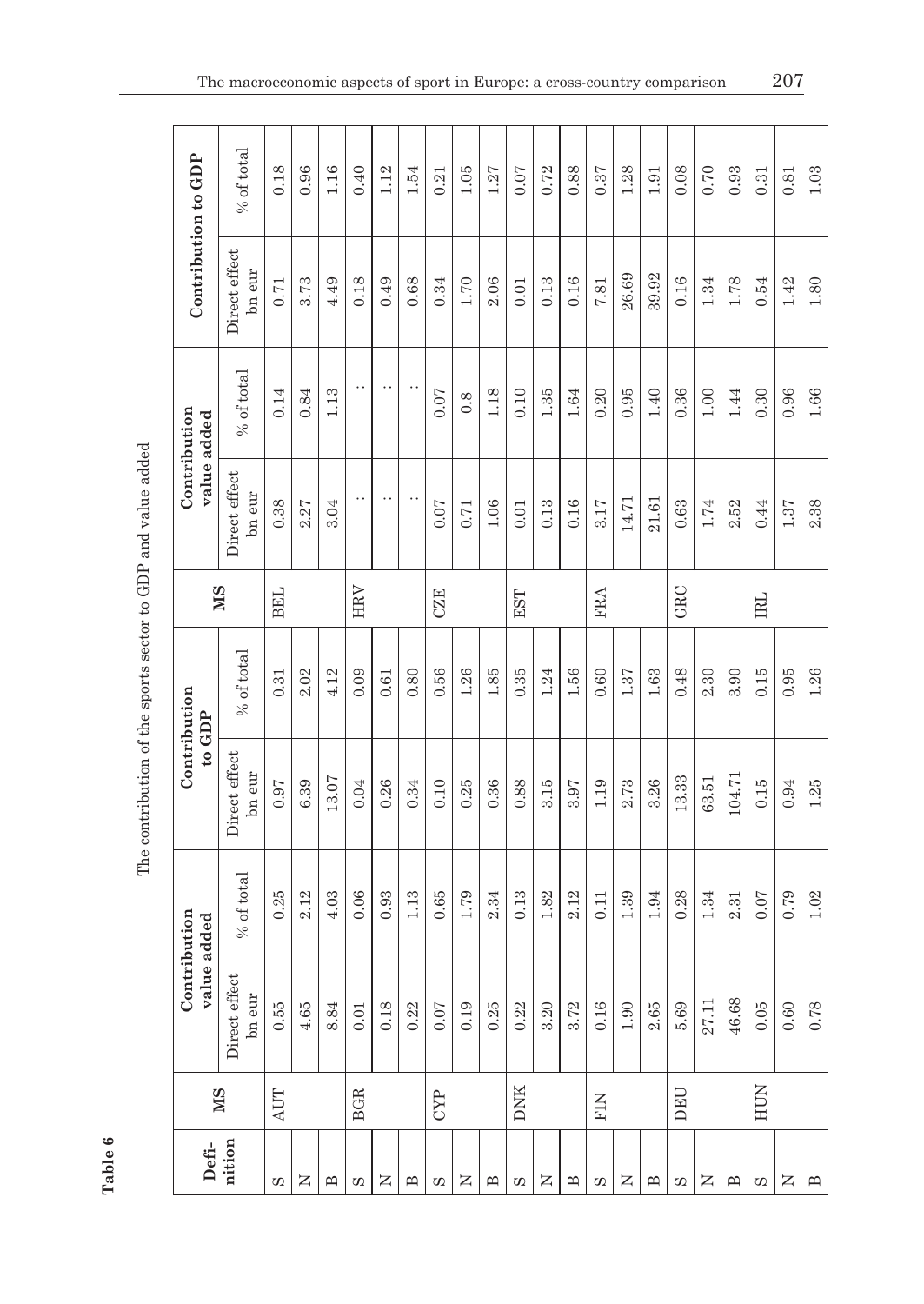| 0.12     | 0.51  | 0.64                     | 0.31     | 0.92     | 1.43                     | 0.25        | 0.83     | $1.24\,$ | 0.34     | 0.93       | 1.12                     | 0.14       | 0.87       | 1.31                     | 0.15     | 0.84       | 1.44           | 0.36       | 1.31       | 2.18                           |  |
|----------|-------|--------------------------|----------|----------|--------------------------|-------------|----------|----------|----------|------------|--------------------------|------------|------------|--------------------------|----------|------------|----------------|------------|------------|--------------------------------|--|
| $0.03\,$ | 0.11  | 0.14                     | 0.14     | 0.41     | 0.63                     | 1.59        | 5.38     | 7.97     | 0.58     | 1.57       | $1.88\,$                 | 0.10       | $0.63\,$   | $0.96\,$                 | $1.52\,$ | 8.71       | 14.98          | $6.02$     | 22.21      | 36.75                          |  |
| $0.07$   | 0.91  | 1.11                     | 0.30     | 1.32     | 2.37                     | 0.23        | 0.93     | 1.28     | 0.02     | 0.96       | 1.19                     | 0.09       | 0.73       | $1.08\,$                 | 0.02     | 0.90       | $1.28\,$       | 0.71       | 1.52       | 2.33                           |  |
| $0.01\,$ | 0.11  | 0.14                     | 0.09     | 0.39     | 0.70                     | $1.04\,$    | 4.25     | 5.83     | 0.03     | $1.23\,$   | $1.53\,$                 | 0.04       | 0.32       | 0.47                     | 0.14     | 7.33       | 10.41          | 11.66      | 24.84      | 37.99                          |  |
| LVA      |       |                          | LUX      |          |                          | <b>CTIN</b> |          |          | PRT      |            |                          | <b>SVK</b> |            |                          | ESP      |            |                | GBR        |            |                                |  |
| 0.20     | 0.81  | $1.32\,$                 | $0.07$   | $0.71\,$ | 0.85                     | 0.24        | 0.99     | 1.81     | 0.29     | $1.67\,$   | 2.30                     | 0.13       | $0.90\,$   | $1.04\,$                 | 0.14     | 1.41       | $1.69\,$       | 0.49       | $1.09\,$   | 1.41                           |  |
| 3.26     | 13.08 | 21.22                    | 0.02     | 0.24     | 0.28                     | 0.02        | $0.07\,$ | 0.13     | 1.11     | $6.52\,$   | 8.95                     | 0.18       | $1.20\,$   | $1.39\,$                 | 0.05     | 0.51       | $0.61\,$       | 2.06       | $4.63$     | 5.95                           |  |
| 0.23     | 0.76  | 1.21                     | 0.06     | 0.65     | 0.88                     | 0.49        | 1.75     | 2.24     | 0.22     | 1.17       | $1.56\,$                 | 0.00       | 0.91       | 1.12                     | 0.23     | $1.66\,$   | 2.10           | 0.09       | 0.54       | 0.92                           |  |
| $2.91\,$ | 9.75  | 15.60                    | $0.01\,$ | $0.12\,$ | $0.16\,$                 | 0.02        | $0.07\,$ | 0.09     | $0.48\,$ | $2.53$     | 3.36                     | $0.00\,$   | $\bf 0.64$ | 0.79                     | $0.06\,$ | 0.41       | $0.52\,$       | $\rm 0.23$ | $1.39\,$   | 2.36                           |  |
| ITA      |       |                          |          | LTU      |                          |             | MLT      |          |          | <b>POL</b> |                          |            | ROU        |                          |          | <b>SVN</b> |                |            | <b>SWE</b> |                                |  |
| S        | z     | $\mathbf{\underline{m}}$ | S        | z        | $\mathbf{\underline{m}}$ | S           | z        | ≏        | S        | z          | $\mathbf{\underline{m}}$ | S          | z          | $\mathbf{\underline{m}}$ | S        | z          | $\mathbf{\Xi}$ | C)         | z          | $\mathbf{\underline{\square}}$ |  |

Note: (:) data not available. Definitions:  $S$  – statistical,  $N$  – narrow,  $B$  – broad. Note: (:) data not available. Definitions: S – statistical, N – narrow, B – broad.

Source: Eurostat Sports Collections: <https://ec.europa.eu/eurostat/web/sport/data/database> [accessed 20 June 2019]. Source: Eurostat Sports Collections: <https://ec.europa.eu/eurostat/web/sport/data/database> [accessed 20 June 2019].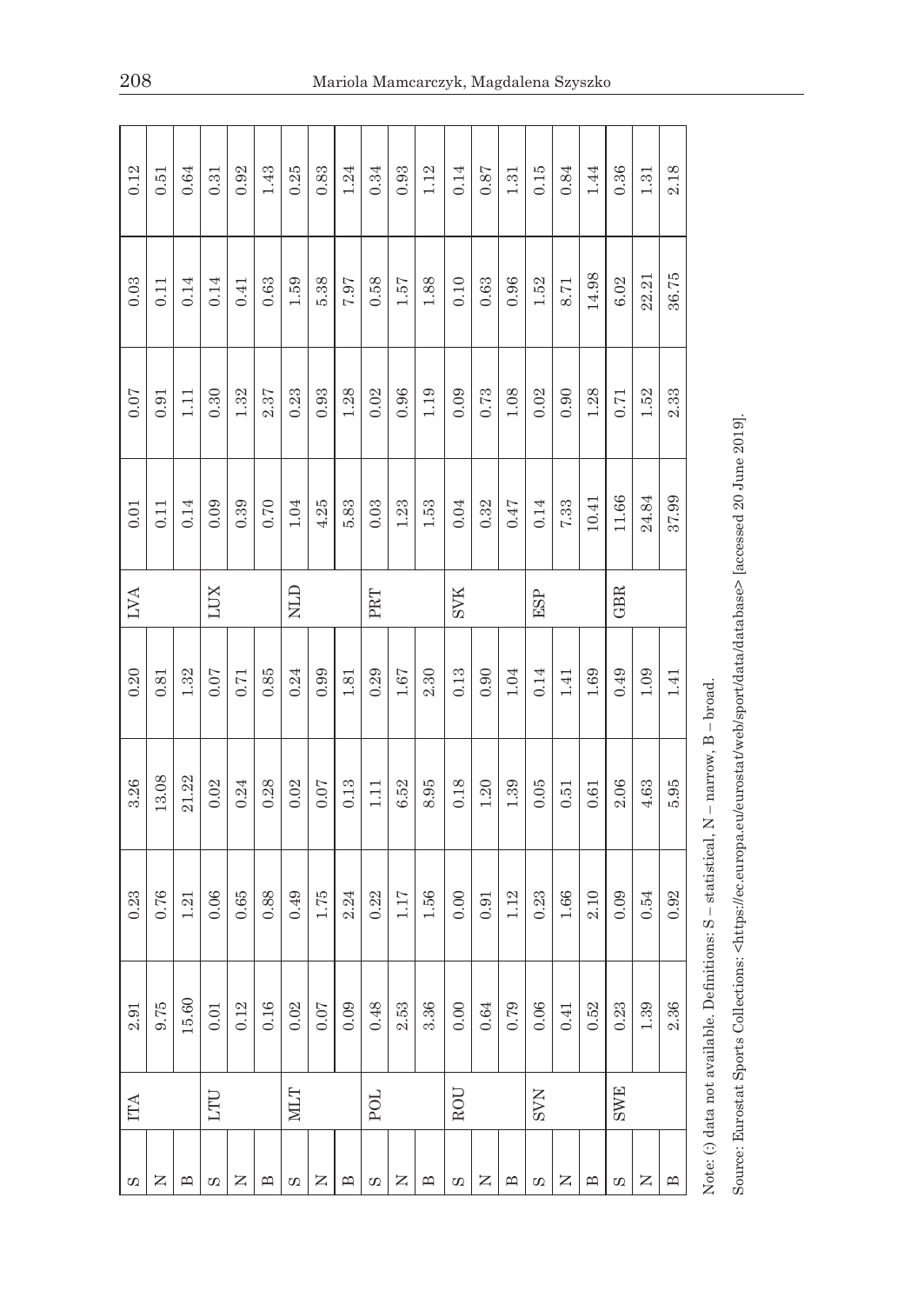The mean households consumption of sport goods and services per year was relatively small compared to total income: it varies between 0.1% and 2.5%. It increased between 2010 and 2015 in the majority of cases. That is not surprising as in the majority of cases total consumption was also higher. However, there are some exceptions: Cyprus, Greece and Spain experienced prolonged consequences due to the Great Recession – deep and persistent economic downturn – which is also reflected in a decline in total expenditures. Reducing spending on sport goods and services is a natural option for difficult times. It was also an option for some better performing economies from our sample. The most significant increase in spending on sport goods and services was registered in transforming economies: for instance it was tripled for Bulgaria and doubled for Croatia, Estonia and Latvia. Room for their growth exists in lower income MSs.

Finally, we present the results of sport's contribution to the gross domestic products of national economies and its gross value added. Table 6 is based on two Reports whose methodology was briefly described in the previous section (SPeA, 2012 and SPeA, 2018). The estimations are based on the Vilnius definition of sports: statistical, narrow and broad. Reports are based on 2012 data – more recent estimations are not available due to the lack of a more upto-date SSAs release.

As each of the definitions expands the meaning of sport, it is obvious that contribution of the sports to gross value added or GDP amounts to below 1% for both measures of aggregate economic activity when the statistical definition is covered. It increases for the narrow and broad definitions of sports. Cross-country differences of sport's economic importance emerge. Three EU MSs with the most important contribution of sports sector in relative terms were: Austria, the UK, and Germany. The ranging-closing MSs are: Lithuania, Latvia and Bulgaria. This ranking mimics to some extent the importance of the sports sector expressed by Eurostat statistics. The share of sports-related value added for the European Union is 1.13% for the narrow definition, and 1.76% for the broad definition of sport. For the statistical definition it is only about 0.28%.23 This means that the official statistical approach to sports which is reflected in its statistical definition covers only about one sixth of its real value. The contribution of sports to GDP on the European level was about  $2.12\%$  of total GDP.<sup>24</sup> For both statistics we can find MSs being remarkably below and above the EU average.

<sup>&</sup>lt;sup>23</sup> SportsEconAustria (SpEA), Study on the Contribution of Sport to Economic Growth and Employment in the EU, 2012, <https://publications.europa.eu/en/publication-detail/-/publication /865ef44c-5ca1-11e8-ab41-01aa75ed71a1/language-en/format-PDF/source-71256399> [accessed 15 June 2019]: 77.

<sup>&</sup>lt;sup>24</sup> SportsEconAustria (SpEA), Study on the Economic Impact of Sport through Sport Satellite Accounts, 2018, <https://ec.europa.eu/assets/eac/sport/library/studies/study-contribution-spors-economic-growth-final-rpt.pdf> [accessed 15 June 2019]: 15.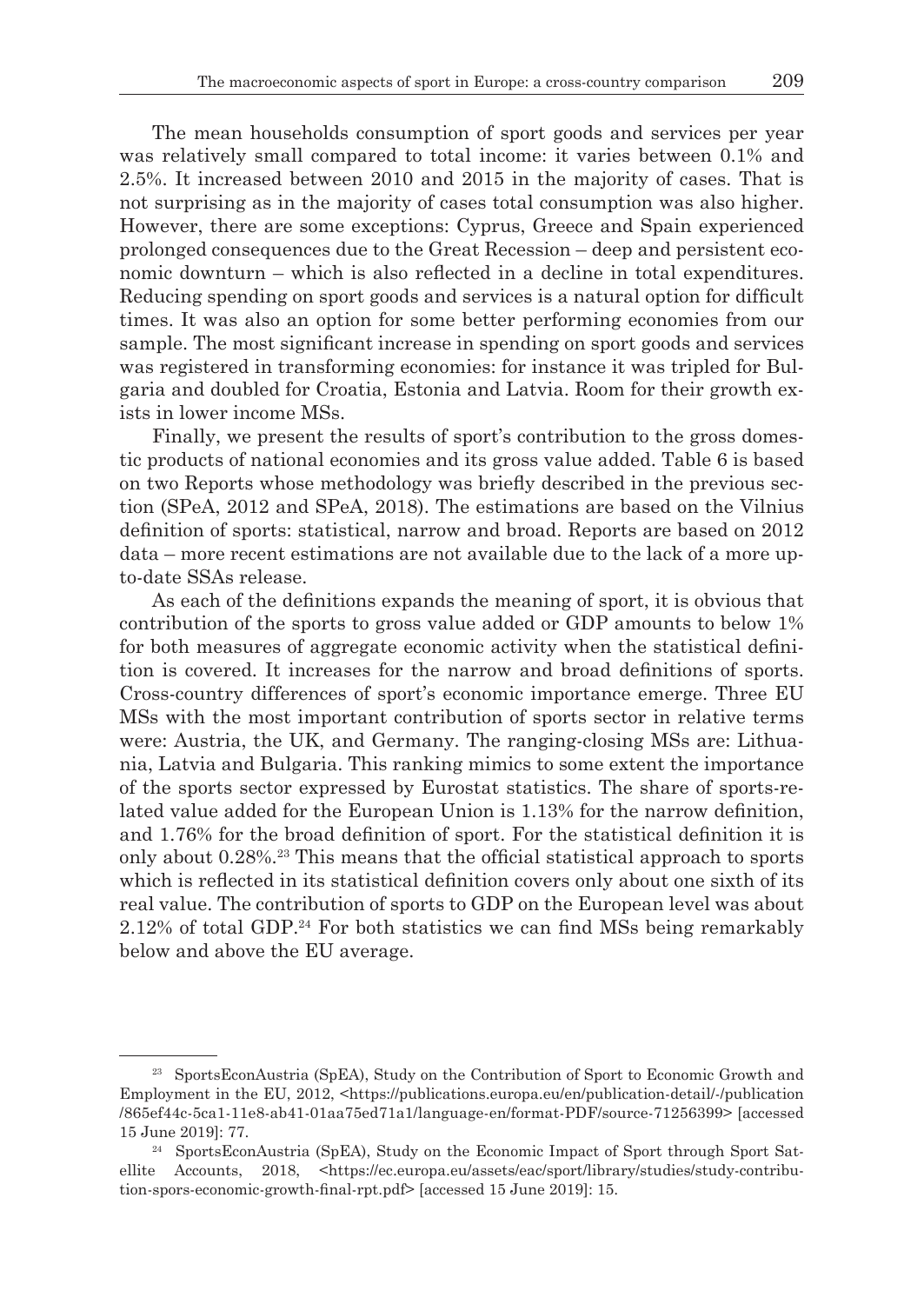### **V. CONCLUSIONS**

In this examination we sought to compare the macroeconomic importance of the sports sector in European Union Member States. This issue is worth examination for several reasons: (i) it is difficult, as various ways of defining sport exist; (ii) as a consequence, official statistics do not cover the entire sports sector; (iii) sport contributes to the national economy in various ways and has gained more importance over time – its estimation is more important than few decades ago; (iv) this topic has not been examined thoroughly. Cross-country comparison is missing. Thus our paper built on the existing literature, as we provide the characteristics of available sources of sports sector measurement and a multisource international comparison of the importance of the sports sector.

The results for the EU MSs indicate the existence of some economies that are more sports-based. These are mostly developed economies. However, even for them, the sports sector is far away from double-digit contribution to GDP or value added. We also observe that the importance of sports increases over time, although some exceptions exist.

We need to mention some caveats of our study. We discuss the data provided by Eurostat, which are based on a statistical definition of sport. The Eurostat sports collections have been provided for quite a short period of time. Still, this database is more consistent and regular than the Sport Satellite Accounts and SSA-based examinations. The overall picture of the sports sector could not be drawn due to data accessibility. Even SSAs based reports that provide more consistent estimations of the sports sector are not flawless: they need a set of assumptions to be made for the economic relevance of sports to be discovered.

Finally, we see some potential extensions of our examination. In depth individual country level analysis would be the first one. Secondly, we could incorporate the results of the newest SSAs examination which are just about to be published. As sport represents a large and fast-growing sector of national economies, the tools designed to measure its economic importance need to be elaborated.

*Mariola Mamcarczyk Cracow University of Economics mamcarcm@uek.krakow.pl https://orcid.org/0000-0003-0316-533X*

*Magdalena Szyszko WSB University in Poznan magdalena.szyszko@wsb.poznan.pl https://orcid.org/0000-0002-5322-3334*

Allmers, S., Maennig, W. (2009). Economic impacts of the FIFA Soccer World Cups in France 1998, Germany 2006, and outlook for South Africa 2010. Eastern Economic Journal 35(4): 500–519.

Andreff, W. (2008). Globalization of the sport economy. Rivista Di Diritto ed Economica dello Sport 4(3): 13–32.